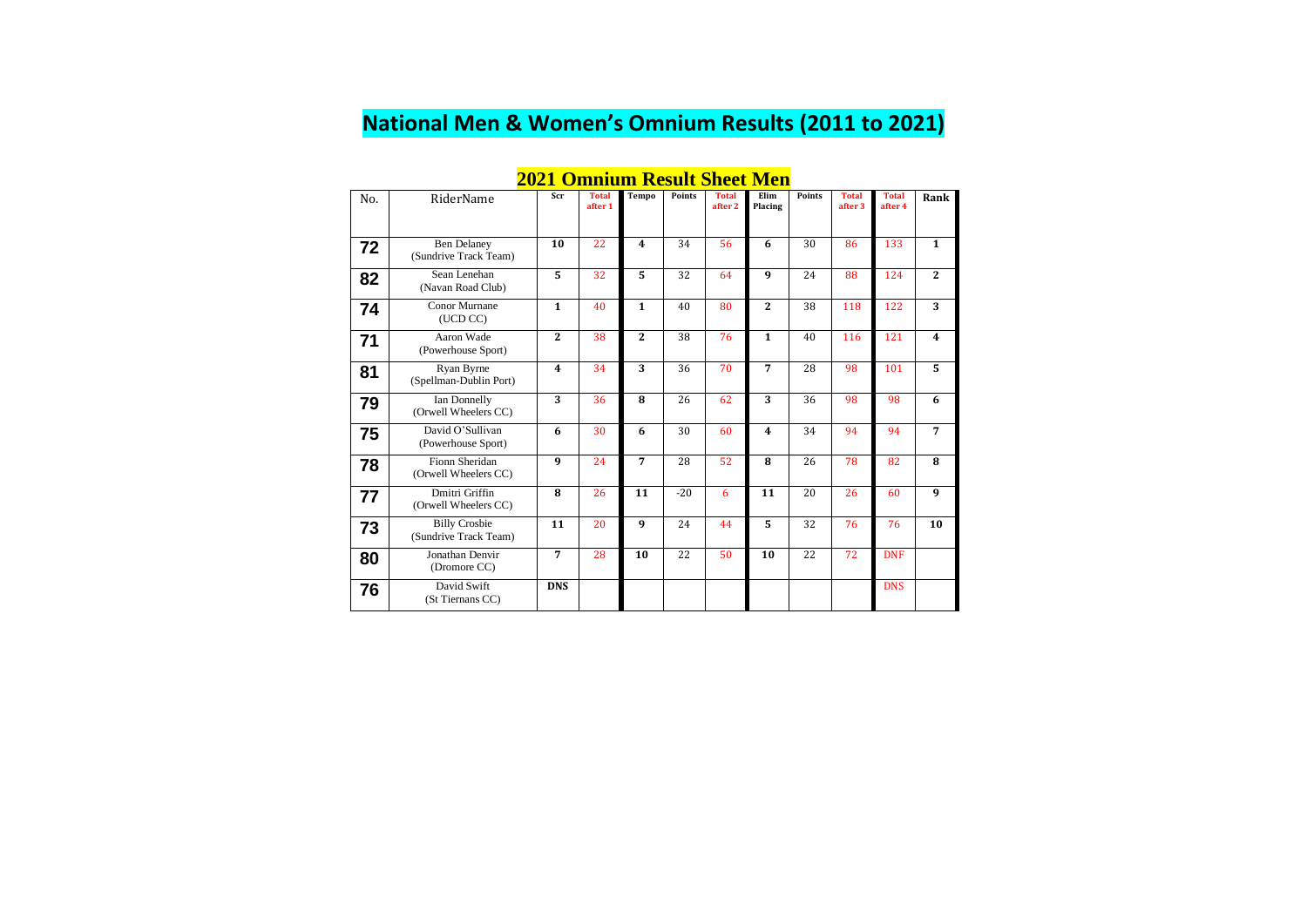#### **2021 Omnium Result Sheet Women**

| No. | RiderName                                      | Scr                     | <b>Total</b><br>after 1 | <b>Tempo</b>     | <b>Points</b>   | <b>Total</b><br>after 2 | Elim<br>Placing         | <b>Points</b>   | <b>Total</b><br>after <sub>3</sub> | <b>Total</b><br>after 4 | Rank             |
|-----|------------------------------------------------|-------------------------|-------------------------|------------------|-----------------|-------------------------|-------------------------|-----------------|------------------------------------|-------------------------|------------------|
| 58  | Gabriella Homer<br>(Team Rupelcleaning)        | $\overline{2}$          | $\overline{38}$         | $\overline{2}$   | $\overline{38}$ | $\overline{77}$         | $\overline{\mathbf{1}}$ | 40              | 116                                | 149                     | $\overline{1}$   |
| 52  | Caoimhe O'Brien<br>(Weston Homes -Torelli)     | $\overline{3}$          | 36                      | $\mathbf{1}$     | 40              | 76                      | $\overline{2}$          | 38              | 114                                | 140                     | $\overline{2}$   |
| 53  | Claire Ni Reachtagain<br>(Sundrive Track Team) | 8                       | 26                      | $\boldsymbol{9}$ | 24              | 50                      | 6                       | 30              | 80                                 | 110                     | 3                |
| 54  | Cleo Harvey<br>(Dublin Wheelers CC)            | $\overline{\mathbf{1}}$ | 40                      | $\overline{3}$   | 36              | $\overline{76}$         | 5                       | $\overline{32}$ | 108                                | 108                     | $\boldsymbol{4}$ |
| 55  | Deborah Madden<br>(Sundrive Track Team)        | $\overline{7}$          | 28                      | 8                | 26              | 54                      | $\overline{7}$          | 28              | 82                                 | 107                     | $\overline{5}$   |
| 60  | Jennifer Neenan<br>(UVCA-Troyes)               | $\overline{5}$          | $\overline{32}$         | 6                | $\overline{30}$ | 62                      | $\overline{3}$          | 36              | 98                                 | 104                     | 6                |
| 65  | <b>Susie Mitchell</b><br>(Sundrive Track Team) | $\overline{\mathbf{4}}$ | 34                      | 5                | 32              | 66                      | $\overline{\mathbf{4}}$ | 34              | 100                                | 103                     | $\overline{7}$   |
| 56  | Deirbhle Ivory<br>(UCD CC)                     | 6                       | 30                      | 4                | 34              | 64                      | 11                      | 20              | 84                                 | 90                      | ${\bf 8}$        |
| 57  | Elizabeth Kent<br>(Arcane CT)                  | 10                      | $\overline{22}$         | 12               | 18              | 40                      | 8                       | 26              | 66                                 | 66                      | 9                |
| 59  | Helen McPartland<br>(Phoenix CC)               | $\overline{11}$         | $\overline{20}$         | $\overline{11}$  | $\overline{20}$ | 40                      | $\overline{12}$         | $\overline{18}$ | $\overline{58}$                    | 58                      | 10               |
| 61  | Julia Cooper<br>(Unatt)                        | 12                      | 18                      | 10               | 22              | 40                      | 14                      | 14              | 54                                 | 54                      | 11               |
| 51  | Agnieszka Samsel<br>(Sundrive Track Team)      | 14                      | 14                      | 13               | 16              | 30                      | 10                      | 22              | 52                                 | 52                      | 12               |
| 62  | Keela McHale<br>(Arcane CT)                    | 13                      | 16                      | $\overline{7}$   | 28              | 44                      | 9                       | 24              | 68                                 | 48                      | 13               |
| 63  | Orla Hendron<br>(Orwell Wheelers)              | $\overline{9}$          | 24                      | 14               | $-40$           | $-16$                   | $\overline{13}$         | $\overline{16}$ | $\mathbf{0}$                       | $\mathbf{0}$            | $\overline{14}$  |
| 64  | Rachel Mc Bride<br>(Arcane CT)                 | $\overline{15}$         | $-60$                   | 15               | $-40$           | $-80$                   | 15                      | 12              | $-68$                              | $-88$                   | 15               |

### **No Omnium in 2020 due to Covid-19**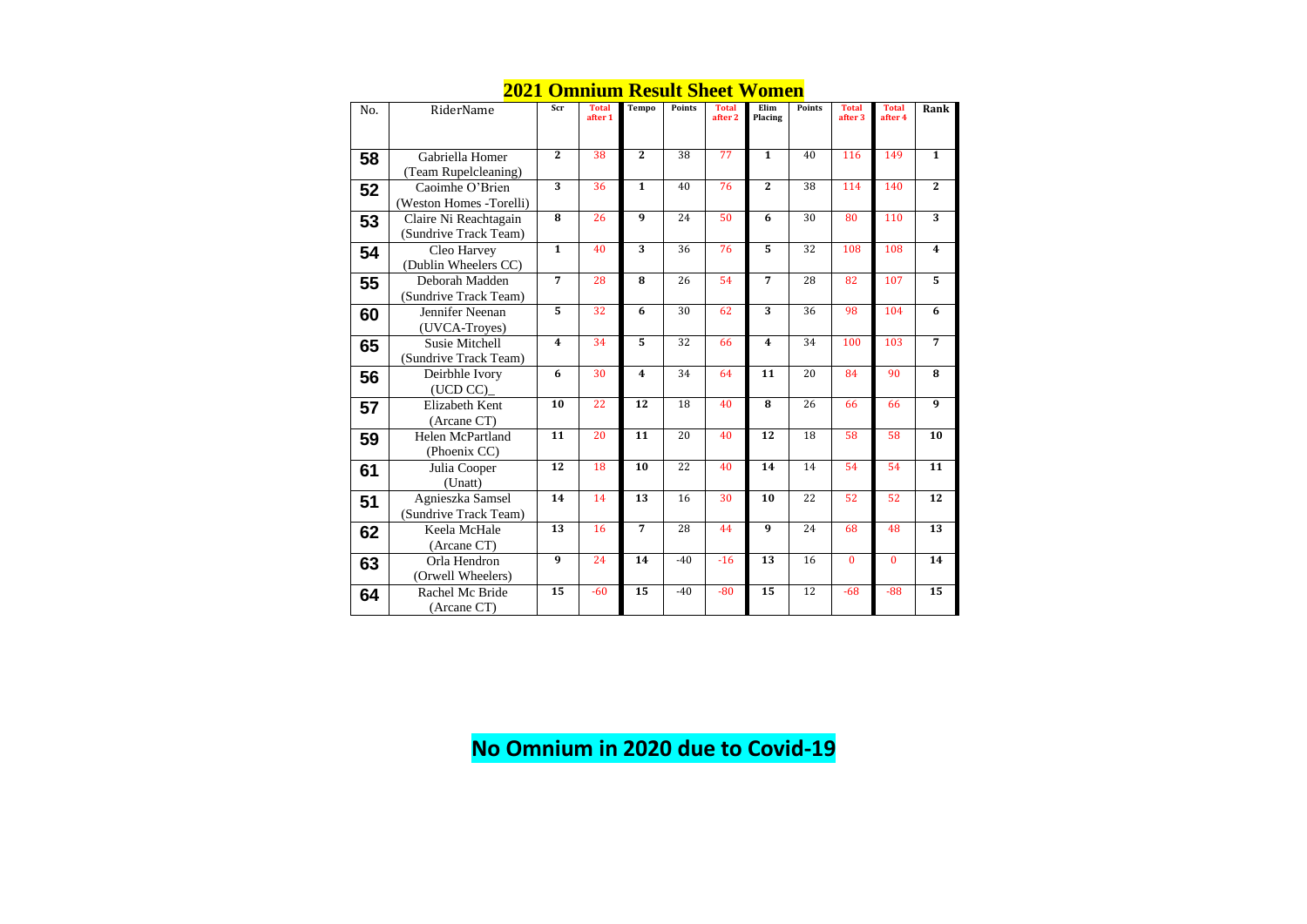#### **2019 Mens Omnium Result Sheet**

|                |                 | <u> Доту місню Онніцані Ілерані Мілесі</u> |                |              |              |               |              |                |               |              |              |                |
|----------------|-----------------|--------------------------------------------|----------------|--------------|--------------|---------------|--------------|----------------|---------------|--------------|--------------|----------------|
| RiderName      |                 |                                            | <b>Scr</b>     | <b>Total</b> | <b>Tempo</b> | <b>Points</b> | <b>Total</b> | Elim           | <b>Points</b> | <b>Total</b> | <b>Total</b> | Rank           |
|                |                 |                                            |                | after 1      |              |               | after 2      | <b>Placin</b>  |               | after 3      | after 4      |                |
|                |                 |                                            |                |              |              |               |              | g              |               |              |              |                |
| <b>Darragh</b> | <b>Zaidan</b>   | Arcane Cycling Team                        | 3              | 36           | 5            | 32            | 68           |                | 40            | 108          | 178          | $\mathbf{1}$   |
| Andre          | <b>Grennell</b> | Arcane Cycling Team                        | 2              | 38           | 2            | 38            | 76           | $\overline{2}$ | 38            | 114          | 138          | $\overline{2}$ |
| <b>Billy</b>   | <b>Crosbie</b>  | <b>Sundrive Track Team</b>                 | $5^{\circ}$    | 32           | 8            | 26            | 58           | 3              | 36            | 94           | 135          | 3              |
| <b>Callum</b>  | O'Toole         | <b>Scott Orwell Wheelers</b>               | 1              | 40           | 6            | 30            | 70           | 6              | 30            | 100          | 115          | $\overline{4}$ |
| <b>Sam</b>     | <b>Gilmore</b>  | Arcane Cycling Team                        | $\overline{4}$ | 34           | 1            | 40            | 74           | 5              | 32            | 106          | 115          | 5 <sup>1</sup> |
| <b>Matthew</b> | Mc Cullagh      | <b>Sundrive Track Team</b>                 | 6              | 30           | 3            | 36            | 66           | 4              | 34            | 100          | 113          | 6              |
| <b>Daniel</b>  | <b>McElroy</b>  | <b>Scott Orwell Wheelers</b>               | $\overline{7}$ | 28           | 4            | 34            | 62           | 7              | 28            | 90           | 90           | 7              |
| <b>Richard</b> | Grant           | <b>Sundrive Track Team</b>                 | 8              | 26           | 7            | 28            | 54           | 8              | 26            | 80           | 60           | 8              |
| <b>Thomas</b>  | O'Brien         | <b>Sundrive Track Team</b>                 | <b>DNF</b>     |              |              |               |              |                |               |              | <b>DNF</b>   | 8              |
| <b>Ryan</b>    | <b>Byrne</b>    | Arcane Cycling Team                        | <b>DNS</b>     |              |              |               |              |                |               |              | <b>DNS</b>   | 11             |
| <b>Fionn</b>   | <b>Sheridan</b> | <b>Scott Orwell Wheelers</b>               | <b>DNS</b>     |              |              |               |              |                |               |              | <b>DNS</b>   | 12             |
| <b>Sean</b>    | <b>Mc Mahon</b> | Arcane Cycling Team                        | <b>DNS</b>     |              |              |               |              |                |               |              | <b>DNS</b>   | 13             |

#### **2019 Womens Omnium Result Sheet**

| <b>otal</b><br>fter 4 | Rank           |
|-----------------------|----------------|
| 70                    | $\mathbf{1}$   |
| 29                    | $\overline{2}$ |
| 29                    | 3              |
| 13                    | $\overline{4}$ |
| )NF                   | 5              |
|                       | <b>DNS</b>     |
|                       | <b>DNS</b>     |

| <b>Rider</b>     |               |                              | <b>Scr</b> | <b>Total</b><br>after 1 | <b>Tempo</b> | <b>Points</b> | <b>Total</b><br>after 2 | <b>Elim</b><br><b>Placin</b><br>$\mathbf{u}$ | <b>Points</b> | <b>Total</b><br>after 3 | <b>Total</b><br>after 4 | Rank           |
|------------------|---------------|------------------------------|------------|-------------------------|--------------|---------------|-------------------------|----------------------------------------------|---------------|-------------------------|-------------------------|----------------|
| Lydia            | <b>Boylan</b> | <b>Un-Attached Leinster</b>  |            | 40                      |              | 40            | 80                      |                                              | 40            | 120                     | 270                     |                |
| <b>Jennifer</b>  | <b>Neenan</b> | <b>Sundrive Track Team</b>   |            | 36                      |              | 38            | 74                      |                                              | 36            | 110                     | 129                     | $\overline{2}$ |
| Orla             | Hendron       | <b>Scott Orwell Wheelers</b> |            | 38                      |              | 36            | 74                      |                                              | 34            | 108                     | 129                     | 3              |
| <b>Agnieszka</b> | <b>Samsel</b> | Dublin Wheelers              |            | 32                      |              | 32            | 64                      |                                              | 32            | 96                      | 113                     | $\overline{4}$ |
| <b>Claire</b>    | Ní            | <b>Sundrive Track Team</b>   | 4          | 34                      |              | 34            | 68                      |                                              | 38            | 106                     | <b>DNF</b>              | 5              |
| Anne             | Coleman       | <b>Sundrive Track Team</b>   | <b>DNS</b> |                         |              |               |                         |                                              |               |                         |                         | <b>DNS</b>     |
| Ewa Marie        | Kuros         | Arcane Cycling Team          | <b>DNS</b> |                         |              |               |                         |                                              |               |                         |                         | <b>DNS</b>     |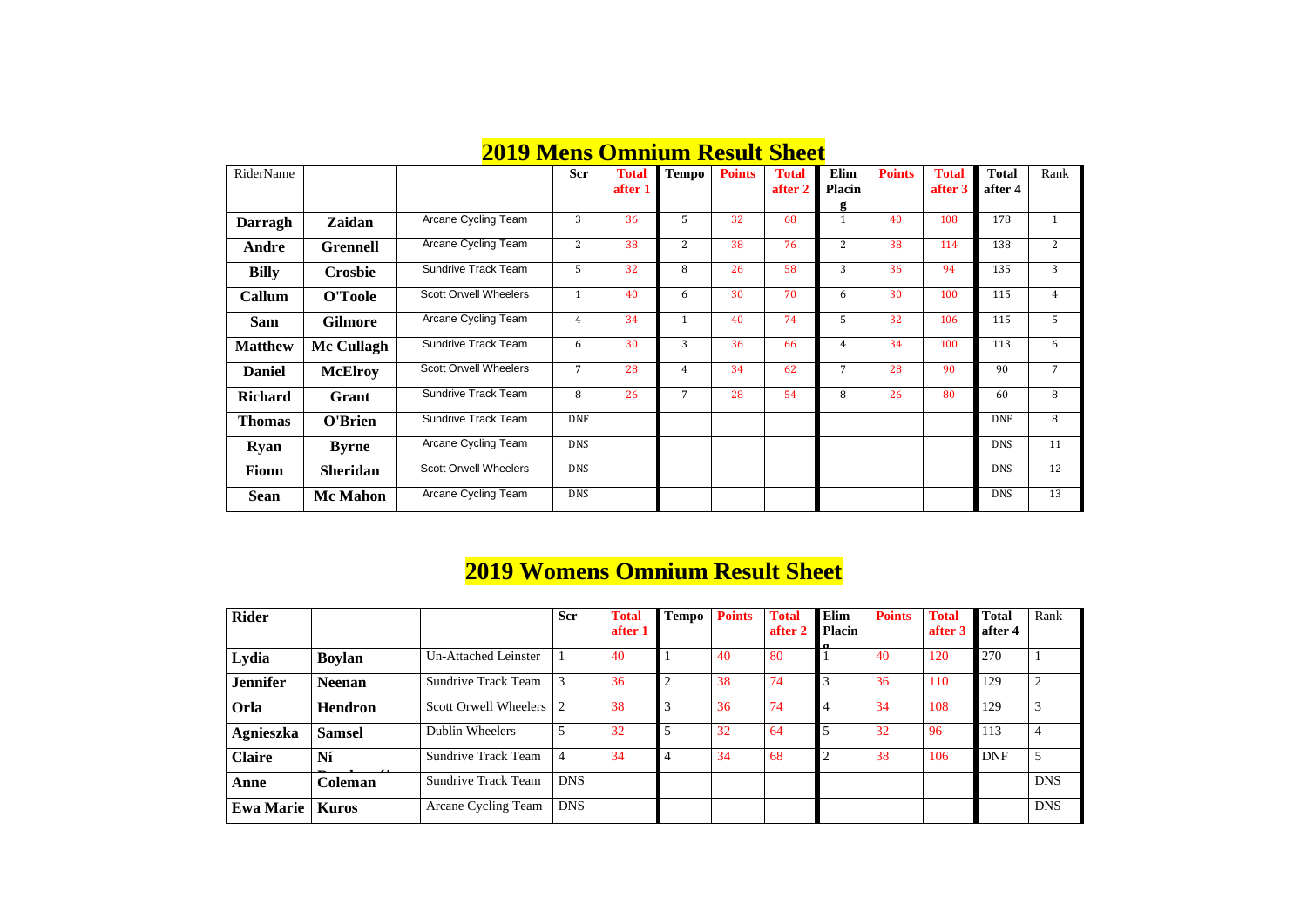| <b>Lyndsev</b> | Rrvce                         | Wheelers<br>Dublin         | <b>DNS</b> |  |  |  |  | <b>DNC</b><br>טוע |
|----------------|-------------------------------|----------------------------|------------|--|--|--|--|-------------------|
| Róisín         | $\mathbf{r}$<br><b>Kenned</b> | <b>Arcane Cycling Team</b> | <b>DNS</b> |  |  |  |  | <b>DNS</b>        |

#### **2018 Men's Omnium Result Sheet**

| <b>RiderName</b>                          | <b>Scratch</b><br><b>Placing</b> | <b>Total after</b> | <b>Tempo</b><br><b>Placing</b> | <b>Points</b> | <b>Total after</b><br>$\overline{2}$ | Elim<br><b>Placing</b> | <b>Points</b> | <b>Total after</b><br>3 | <b>Total after</b><br>Δ | Rank                 |
|-------------------------------------------|----------------------------------|--------------------|--------------------------------|---------------|--------------------------------------|------------------------|---------------|-------------------------|-------------------------|----------------------|
| <b>Marc Potts</b><br>(Unatt)              | $\overline{2}$                   | 38                 | $\mathbf{1}$                   | 40            | 78                                   | $\overline{2}$         | 38            | 116                     | 169                     | $\blacktriangleleft$ |
| <b>Valdis Andersons</b><br>(Orwell)       | $\overline{4}$                   | 34                 | $\overline{7}$                 | 28            | 62                                   | $\overline{4}$         | 34            | 96                      | 113                     | $\overline{2}$       |
| <b>Jack Bernard Murphy</b><br>(Kilcullen) | $\overline{7}$                   | 28                 | 6                              | 30            | 58                                   | $\mathbf 1$            | 40            | 98                      | 110                     | $\mathbf{3}$         |
| Darragh Zaidan<br>(Arcane)                | $\mathbf 1$                      | 40                 | 9                              | 24            | 64                                   | 3                      | 36            | 100                     | 105                     | 4                    |
| <b>Matthew McCullagh</b><br>(Sundrive)    | 3                                | 36                 | 10                             | 22            | 58                                   | 5                      | 32            | 90                      | 103                     | $5\phantom{.0}$      |
| <b>Ross Collins</b><br>(Swords)           | 12                               | 18                 | $\overline{4}$                 | 34            | 52                                   | $\overline{7}$         | 28            | 78                      | 99                      | 6                    |
| <b>Conor Murnane</b><br>(UCD CC)          | $6\phantom{1}$                   | 30                 | $\overline{2}$                 | 38            | 68                                   | 13                     | 18            | 86                      | 89                      | $\overline{7}$       |
| lan Inglis<br>(Black Rose)                | 10                               | 22                 | 8                              | 26            | 48                                   | 11                     | 22            | 70                      | 87                      | 8                    |
| <b>Andre Grennell</b><br>(Arcane)         | 8                                | 26                 | 3                              | 36            | 62                                   | $\mathsf{R}$           | 14            | 76                      | 82                      | $9^{\circ}$          |
| <b>Billie Crosbie</b><br>(Sundrive)       | 5                                | 32                 | 11                             | 20            | 52                                   | 12                     | 18            | 70                      | 75                      | 10                   |
| <b>Martin Rice</b><br>(Sundrive)          | 9                                | 24                 | 12                             | 18            | 42                                   | 6                      | 30            | 72                      | 52                      | 11                   |
| <b>Daniel McElroy</b><br>(Orwell)         | 13                               | $-4$               | 13                             | $-4$          | $-8$                                 | 8                      | 26            | 18                      | $-42$                   | 12                   |
| <b>Richard Grant</b><br>(Sundrive)        | 11                               | 20                 | 5                              | 32            | 52                                   | 14                     | 16            | 68                      |                         | <b>DNF</b>           |
| <b>Ryan Byrne</b><br>(Arcane)             | 14                               | $-26$              | 14                             | $-6$          | $-32$                                |                        |               | $-4$                    |                         | <b>DNF</b>           |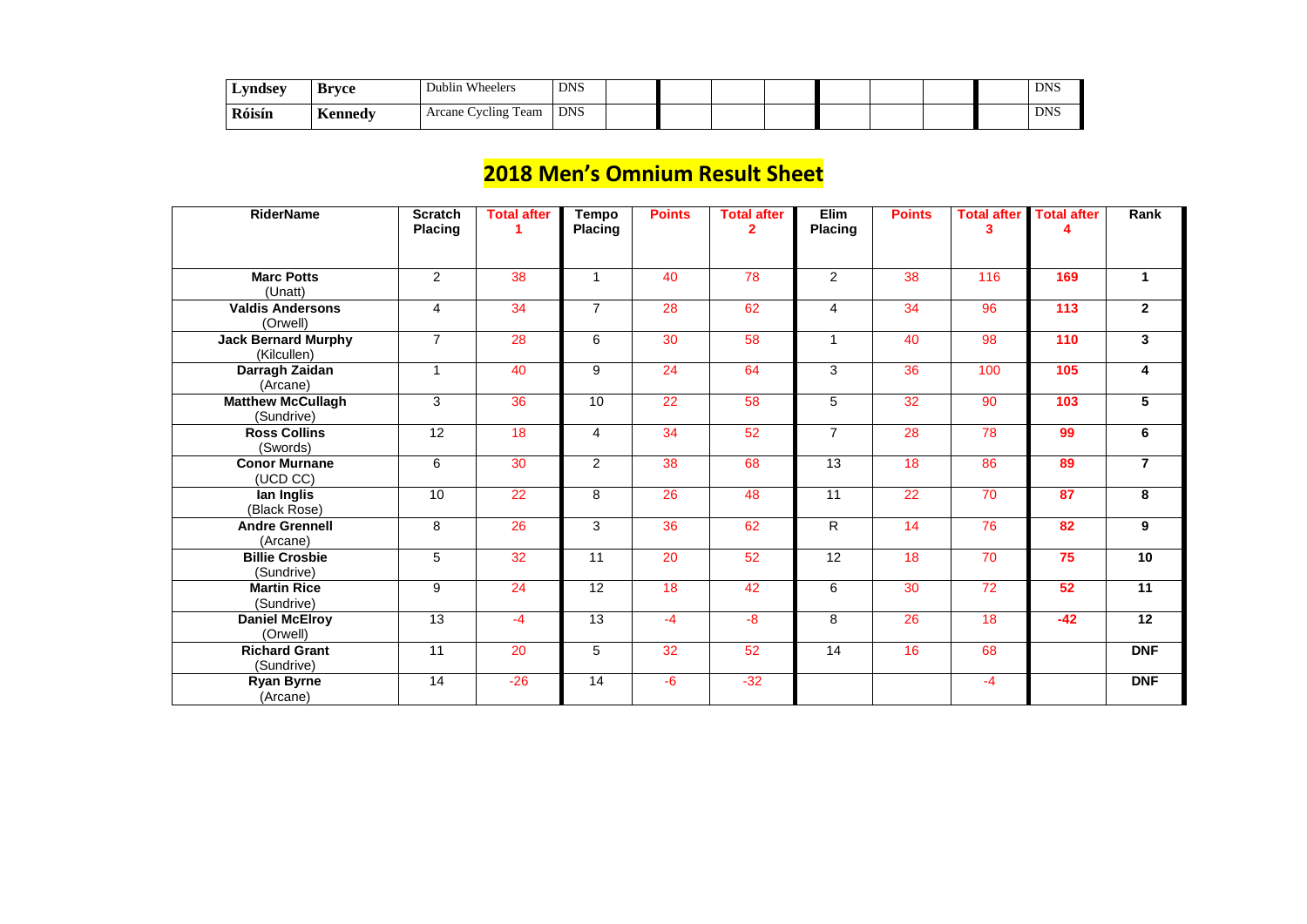#### **2018 Women's Omnium Result Sheet**

| <b>RiderName</b>                     | <b>Scratch</b><br><b>Placing</b> | <b>Total after</b> | <b>Tempo</b><br><b>Placing</b> | <b>Points</b> | <b>Total after</b><br>2 | Elim<br><b>Placing</b> | <b>Points</b> | <b>Total after</b><br>3 | <b>Total after</b> | Rank           |
|--------------------------------------|----------------------------------|--------------------|--------------------------------|---------------|-------------------------|------------------------|---------------|-------------------------|--------------------|----------------|
|                                      |                                  |                    |                                |               |                         |                        |               |                         |                    |                |
| Lydia Boylan<br>(WNT)                |                                  | 40                 |                                | 40            | 80                      |                        | 40            | 120                     | 160                | $\mathbf 1$    |
| <b>Susie Mitchell</b><br>(Sundrive)  | $\overline{2}$                   | 38                 | $\overline{2}$                 | 38            | 76                      | 2                      | 38            | 114                     | 132                | 2 <sup>1</sup> |
| <b>Emma Desmond</b><br>(Arcane)      | 8                                | 26                 | 5                              | 32            | 58                      | 5                      | 32            | 90                      | 128                | 3 <sup>1</sup> |
| <b>Sofie Loscher</b><br>(Sundrive)   | 3                                | 36                 | 3                              | 36            | 72                      | 3                      | 36            | 108                     | 114                | 4              |
| <b>Grace Irvine</b><br>(Arcane)      | $\overline{4}$                   | 34                 | $\overline{7}$                 | 28            | 62                      | 6                      | 30            | 92                      | 94                 | 5              |
| <b>Jennifer Neenan</b><br>(Sundrive) | 5                                | 32                 | 9                              | 24            | 56                      | $\overline{7}$         | 36            | 82                      | 84                 | $6\phantom{1}$ |
| <b>Orla Hendron</b><br>(Orwell)      | 2                                | 28                 | 17                             | 34            | 62                      | $\overline{4}$         | 34            | 96                      |                    | <b>DNF</b>     |
| <b>Aisling Conlan</b><br>(Sundrive)  | 9                                | 24                 | 6                              | 30            | 54                      | 8                      | 26            | 80                      |                    | <b>DNF</b>     |
| <b>Lyndsey Bryce</b><br>(DWCC)       | 6                                | 30                 | 8                              | 26            | 56                      | 9                      | 24            | 80                      |                    | <b>DNF</b>     |
| <b>Noreen Mallon</b><br>(Arcane)     | 10                               | 22                 | 10                             | 22            | 44                      | 10                     | 22            | 66                      |                    | <b>DNF</b>     |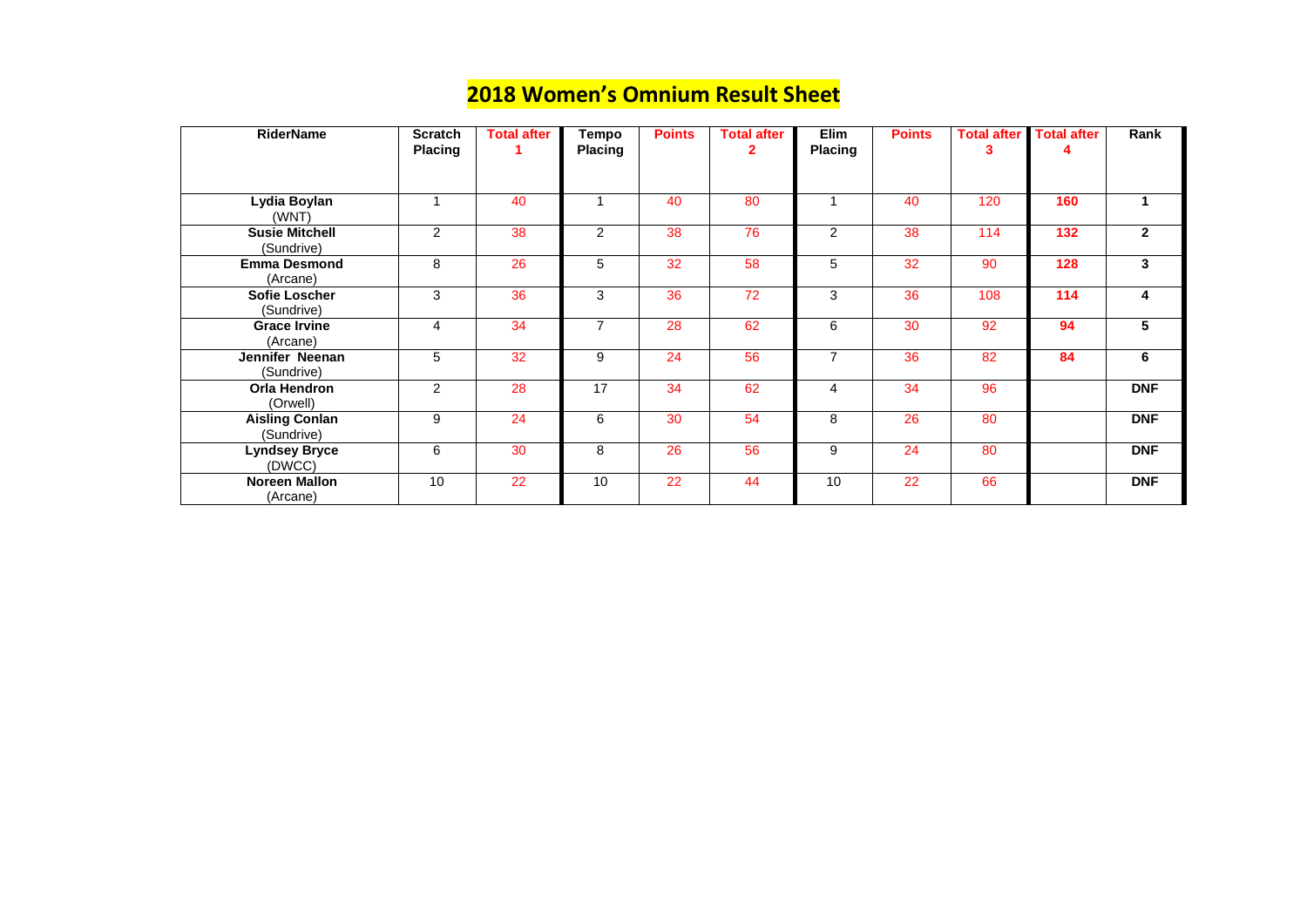#### **2017 Men's Omnium Result Sheet**

|                                         |                | <u>IVICII J</u>         |                |                | <u> SHIIIMIII ILCJAIL SHCCL</u>    |                 |                  |                         |                         |                |
|-----------------------------------------|----------------|-------------------------|----------------|----------------|------------------------------------|-----------------|------------------|-------------------------|-------------------------|----------------|
| <b>RiderName</b>                        | Scr            | <b>Total after</b><br>1 | <b>Tempo</b>   | <b>Points</b>  | <b>Total after</b><br>$\mathbf{2}$ | Elim<br>Placing | <b>Points</b>    | <b>Total after</b><br>3 | <b>Total after</b><br>4 | Ran            |
| <b>Felix English</b><br>(Track Project) | $\mathbf{1}$   | 40                      | $\mathbf{1}$   | 40             | 80                                 | $\mathbf{1}$    | 40               | 120                     | 189                     | $\mathbf{1}$   |
| <b>Marc Potts</b><br>(Neon Velo)        | $\overline{4}$ | 34                      | $\overline{2}$ | 38             | 72                                 | $\overline{3}$  | 36               | 108                     | 166                     | $\overline{2}$ |
| <b>Fintan Ryan</b><br>(Track Project)   | $\overline{2}$ | 38                      | $\overline{3}$ | 36             | 74                                 | $\overline{2}$  | 38               | 112                     | 144                     | $\overline{3}$ |
| John Lynch<br>(Kilcullen)               | $\overline{3}$ | 36                      | $\overline{4}$ | 34             | 70                                 | 5               | 32               | 102                     | 106                     | $\overline{4}$ |
| Darragh Zaidan<br>(Arcane)              | 6              | 30                      | 6              | 30             | 60                                 | $\overline{4}$  | 34               | 94                      | 103                     | 5              |
| <b>Valdis Andersons</b><br>(Orwell)     | 10             | 22                      | 8              | 26             | 48                                 | 8               | 26               | 74                      | 76                      | 6              |
| <b>Eoin Morton</b><br>(UCD)             | $\overline{7}$ | 28                      | 5              | 32             | 60                                 | 9               | 24               | 84                      | 76                      | $\overline{7}$ |
| <b>Matthew McCullagh</b><br>(Sundrive)  | 11             | 20                      | 9              | 24             | 44                                 | $\overline{7}$  | 28               | 72                      | 75                      | 8              |
| <b>Hugo Brennan</b><br>(Sundrive)       | 9              | 24                      | $\overline{7}$ | 28             | 52                                 | 11              | 20               | 72                      | 73                      | 9              |
| <b>Andre Grennell</b><br>(Arcane)       | 16             | 10                      | 12             | 18             | 28                                 | 6               | 30               | 58                      | 58                      | 10             |
| <b>Sam Gilmore</b><br>(Arcane)          | 12             | 18                      | 14             | 14             | 32                                 | 10              | 22               | 54                      | 54                      | 11             |
| <b>Ross Collins</b><br>(Swords)         | 15             | 12                      | 11             | 20             | 32                                 | 12              | 18               | 50                      | 50                      | 12             |
| <b>Marc O'Brien</b><br>(Arcane)         | 8              | 26                      | 16             | 10             | 36                                 | 13              | 16               | 52                      | $-48$                   | 13             |
| <b>Daniel McElroy</b><br>(Orwell)       | 18             | 6                       | 17             | 8              | 14                                 | 14              | 14               | 28                      | $-52$                   | 14             |
| <b>Kyle Crotty</b><br>(Arcane)          | 17             | 8                       | 18             | 6 <sup>1</sup> | 14                                 | 19              | $\overline{4}$   | 28                      | $-82$                   | 15             |
| <b>Robert Deegan</b><br>(Arcane)        | 20             | $\overline{2}$          | 20             | $2^{\circ}$    | 4                                  | 16              | 10               | 14                      | $-106$                  | 16             |
| <b>Billie Crosbie</b><br>(Sundrive)     | 14             | 14                      | 19             | $\overline{4}$ | 18                                 | 20              | 2 <sup>1</sup>   | 20                      | <b>DNF</b>              |                |
| <b>Oisin Hogan</b><br>(Sundrive)        | 5              | 32                      | 13             | 16             | 48                                 | 15              | 12               | 60                      | <b>DNF</b>              |                |
| <b>Terry O'Malley</b><br>(UCD)          | 19             | $\overline{\mathbf{4}}$ | 15             | 12             | <b>16</b>                          | 18              | $6 \overline{6}$ | 24                      | <b>DNF</b>              |                |
| <b>Thomas O'Brien</b><br>(Sundrive)     | 13             | <b>16</b>               | 10             | 22             | 38                                 | 17              | 8                | 46                      | <b>DNF</b>              |                |

| lim<br>cing             | <b>Points</b>  | <b>Total after</b><br>3 | <b>Total after</b><br>4 | Rank           |
|-------------------------|----------------|-------------------------|-------------------------|----------------|
| $\overline{1}$          | 40             | 120                     | <b>189</b>              | $\mathbf{1}$   |
| 3                       | 36             | 108                     | 166                     | $\overline{2}$ |
| $\overline{2}$          | 38             | 112                     | 144                     | 3              |
| 5                       | 32             | 102                     | 106                     | 4              |
| 4                       | 34             | 94                      | 103                     | 5              |
| $\overline{\mathbf{8}}$ | 26             | 74                      | 76                      | 6              |
| 9                       | 24             | 84                      | 76                      | $\overline{7}$ |
| $\overline{7}$          | 28             | 72                      | 75                      | 8              |
| $\overline{1}$          | 20             | 72                      | 73                      | 9              |
| 6                       | 30             | 58                      | 58                      | 10             |
| LO                      | 22             | 54                      | 54                      | 11             |
| $\overline{12}$         | 18             | 50                      | 50                      | 12             |
| L3                      | 16             | 52                      | $-48$                   | 13             |
| $\overline{14}$         | 14             | 28                      | $-52$                   | 14             |
| L9                      | 4              | 28                      | $-82$                   | 15             |
| L6                      | 10             | 14                      | $-106$                  | 16             |
| 20                      | $\overline{2}$ | 20                      | <b>DNF</b>              |                |
| L5                      | 12             | 60                      | <b>DNF</b>              |                |
| L8                      | 6              | 24                      | <b>DNF</b>              |                |
| $\overline{.7}$         | 8              | 46                      | <b>DNF</b>              |                |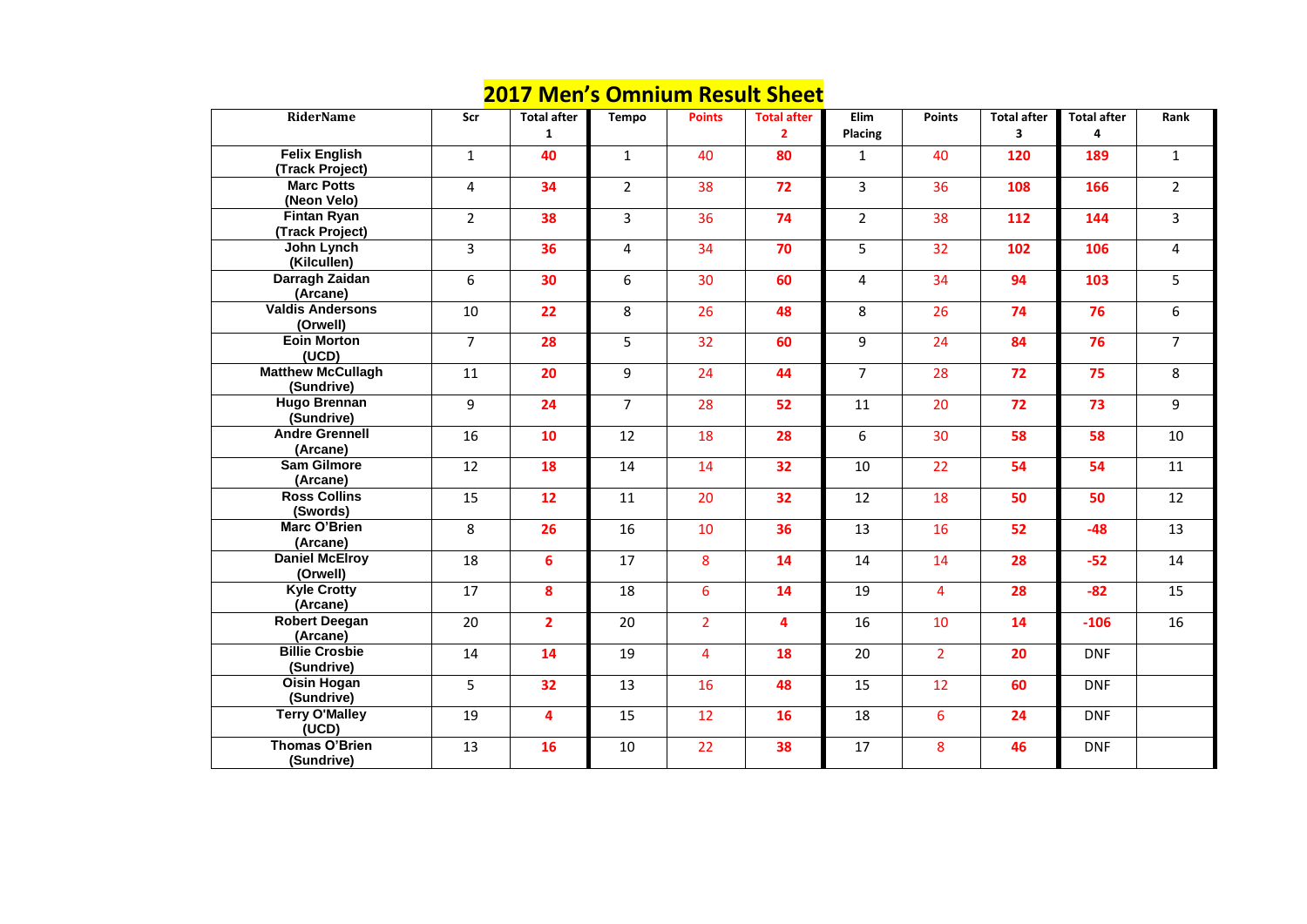### **2017 Womens Omnium Result Sheet**

| <b>RiderName</b>                    | Scr            | <b>Total</b><br>after 1 | <b>Tempo</b>   | <b>Points</b> | <b>Total</b><br>after 2 | Elim<br><b>Placing</b> | <b>Points</b> | <b>Total</b><br>after 3 | <b>Total</b><br>after 4 | Rank           |
|-------------------------------------|----------------|-------------------------|----------------|---------------|-------------------------|------------------------|---------------|-------------------------|-------------------------|----------------|
| <b>Susie Mitchell</b><br>(Sundrive) | $\mathbf{1}$   | 40                      | $\overline{2}$ | 38            | 78                      | $\overline{2}$         | 38            | 116                     | 164                     | $\mathbf{1}$   |
| <b>Orla Hendron</b><br>(Orwell)     | $2^{\circ}$    | 38                      | $\mathbf{1}$   | 40            | 78                      | $\mathbf{1}$           | 40            | 118                     | 148                     | $2^{\circ}$    |
| <b>Sofie Loscher</b><br>(Sundrive)  | 3              | 36                      | $\overline{3}$ | 36            | 72                      | 3                      | 36            | 108                     | 128                     | $\mathbf{3}$   |
| <b>Rosin Kennedy</b><br>(Arcane)    | 4              | 34                      | 5              | 32            | 66                      | $\overline{4}$         | 34            | 100                     | 102                     | $\overline{4}$ |
| <b>Naoise Sheridan</b><br>(Orwell)  | 6              | 30                      | $\overline{7}$ | 28            | 58                      | 5                      | 32            | 90                      | 100                     | 5              |
| <b>Anne Coleman</b><br>(Lucan)      | $\overline{7}$ | 28                      | 6              | 30            | 58                      | 6                      | 30            | 88                      | 88                      | 6              |
| <b>Deborah Maddem</b><br>(Sundrive) | 5              | 32                      | 4              | 34            | 66                      | $\overline{7}$         | 28            | 94                      | <b>DNF</b>              | $\overline{7}$ |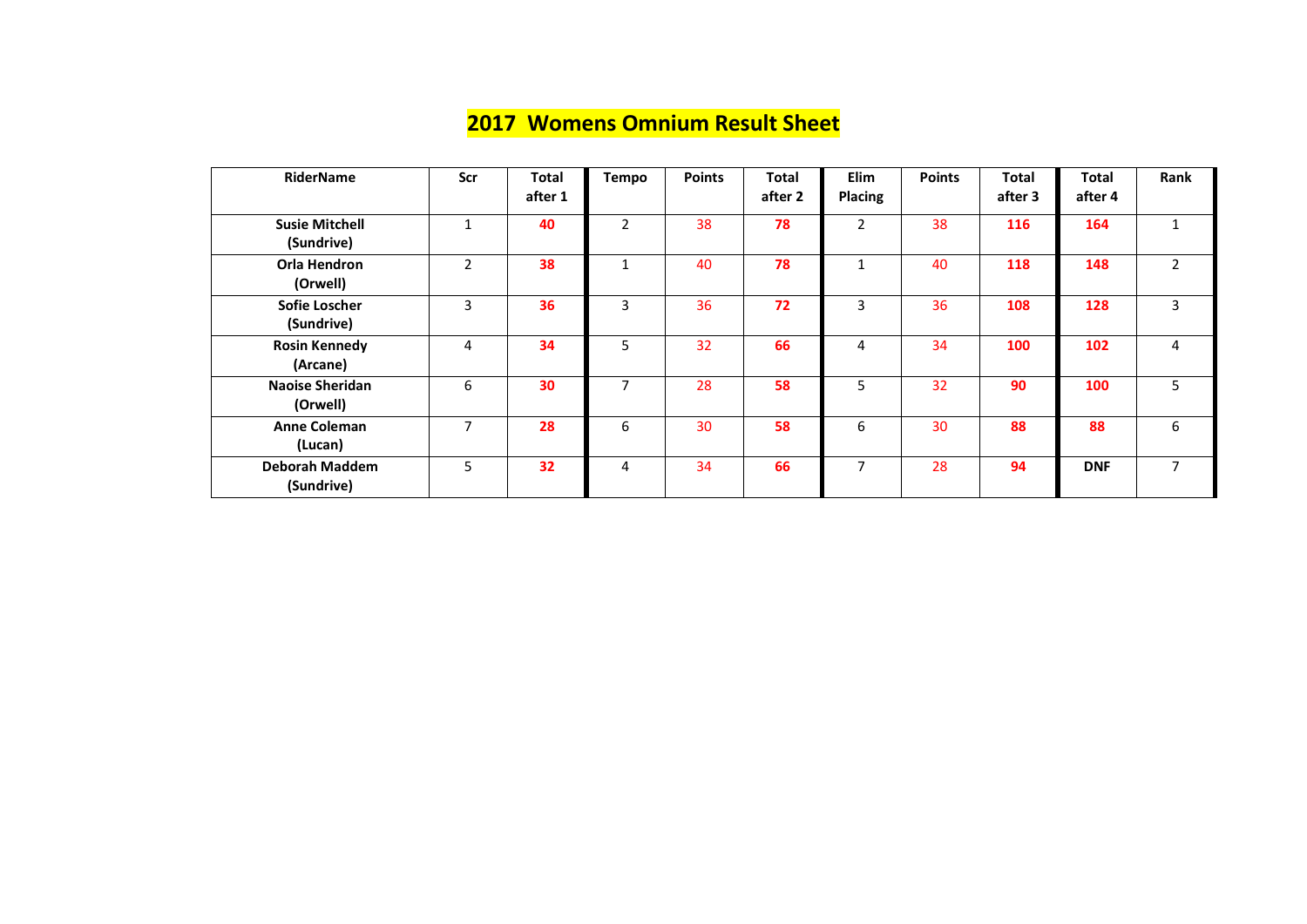# **2016 Women's Result** (Declared after 3 events – Weather)

| <b>RiderName</b>          | <b>Scratch</b>  | <b>Total</b><br>after 1 | <b>Pursuit</b><br>3k | Rank<br>3k      | <b>Points</b> | <b>Total</b><br>after 2 | Elim           | <b>Points</b> | <b>Total</b><br>after 3 | <b>Final</b><br><b>Placing</b> |
|---------------------------|-----------------|-------------------------|----------------------|-----------------|---------------|-------------------------|----------------|---------------|-------------------------|--------------------------------|
| Josie Knight              | 1 <sup>st</sup> | 40                      | 4.01.48              | 1 <sup>st</sup> | 40            | 80                      | $\mathbf{1}$   | 40            | 120                     | Gold                           |
| (Team iBike)              |                 |                         |                      |                 |               |                         |                |               |                         |                                |
| Eimear Moran              | 2 <sub>nd</sub> | 38                      | 4.07.63              | 2 <sup>nd</sup> | 38            | 76                      | $\overline{2}$ | 38            | 114                     | Silver                         |
| (Sundrive Track Team)     |                 |                         |                      |                 |               |                         |                |               |                         |                                |
| <b>Susie Mitchell</b>     | 3 <sup>rd</sup> | 36                      | 4.17.72              | 3 <sup>rd</sup> | 36            | 72                      | $\overline{3}$ | 36            | 108                     | <b>Bronze</b>                  |
| (Sundrive Track Team)     |                 |                         |                      |                 |               |                         |                |               |                         |                                |
| Orla Hendron              | 5 <sup>th</sup> | 32                      | 4.26.07              | 4 <sup>th</sup> | 34            | 66                      | 5              | 32            | 98                      | 4 <sup>th</sup>                |
| (Scott - Orwell Wheelers) |                 |                         |                      |                 |               |                         |                |               |                         |                                |
| Róisín Kennedy            | 4 <sup>th</sup> | 34                      | 4.30.40              | 5 <sup>th</sup> | 32            | 66                      | 6              | 30            | 96                      | 5 <sup>th</sup>                |
| (Arcane Cycling Team)     |                 |                         |                      |                 |               |                         |                |               |                         |                                |
| Sofie Loscher             | 7 <sup>th</sup> | 28                      | 4.34.37              | 6 <sup>th</sup> | 30            | 58                      | $\overline{4}$ | 34            | 92                      | 6 <sup>th</sup>                |
| (Sundrive Track Team)     |                 |                         |                      |                 |               |                         |                |               |                         |                                |
| Deborah Madden            | 6th             | 30                      | .4.35.56             | 7 <sup>th</sup> | 28            | 58                      | $\overline{7}$ | 28            | 86                      | 7 <sup>th</sup>                |
| (Sundrive Track Team)     |                 |                         |                      |                 |               |                         |                |               |                         |                                |
| <b>Rachael Withers</b>    | 8 <sup>th</sup> | 26                      | 4.48.75              | 8 <sup>th</sup> | 26            | 52                      | <b>DNS</b>     | <b>XXX</b>    | <b>DNF</b>              | 8 <sup>th</sup>                |
| (Arcane Cycling Team)     |                 |                         |                      |                 |               |                         |                |               |                         |                                |
| Julie White               | <b>DNS</b>      | <b>XXX</b>              | <b>XXX</b>           | <b>XXX</b>      | <b>XXX</b>    | <b>XXX</b>              | <b>XXX</b>     | <b>XXX</b>    | <b>XXX</b>              | <b>DNS</b>                     |
| (Black Rose Racing)       |                 |                         |                      |                 |               |                         |                |               |                         |                                |
| Lydia Gurley              | <b>DNS</b>      | <b>XXX</b>              | <b>XXX</b>           | <b>XXX</b>      | <b>XXX</b>    | <b>XXX</b>              | <b>XXX</b>     | <b>XXX</b>    | <b>XXX</b>              | <b>DNS</b>                     |
| (Aerocoach)               |                 |                         |                      |                 |               |                         |                |               |                         |                                |
| Naoise Sheridan           | <b>DNS</b>      | <b>XXX</b>              | <b>XXX</b>           | <b>XXX</b>      | <b>XXX</b>    | <b>XXX</b>              | <b>XXX</b>     | <b>XXX</b>    | <b>XXX</b>              | <b>DNS</b>                     |
| (Scott - Orwell Wheelers) |                 |                         |                      |                 |               |                         |                |               |                         |                                |
| <b>Grainne Hanley</b>     | <b>DNS</b>      | <b>XXX</b>              | <b>XXX</b>           | <b>XXX</b>      | <b>XXX</b>    | <b>XXX</b>              | <b>XXX</b>     | <b>XXX</b>    | <b>XXX</b>              | <b>DNS</b>                     |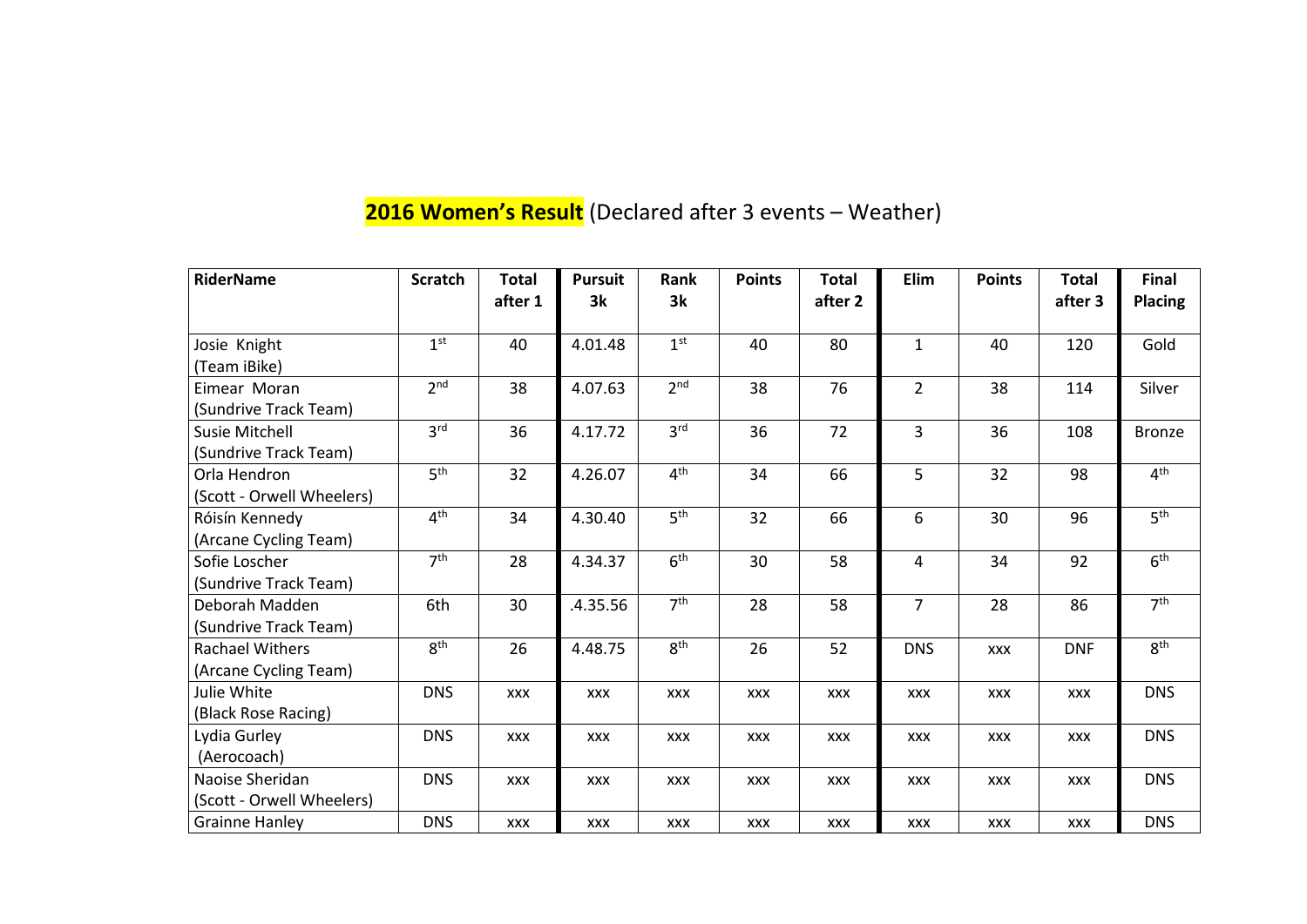| $\sqrt{2}$<br>$\sim$<br>-all.<br><i>.</i> |  |  |  |  |
|-------------------------------------------|--|--|--|--|
|                                           |  |  |  |  |

### **2016 Men's Result** (Declared after 3 events – Weather)

| <b>RiderName</b>                            | <b>Scratch</b> | <b>Total</b> | <b>Pursuit</b> | Rank           | <b>Points</b> | <b>Total</b> | Elim           | <b>Points</b> | <b>Total</b> |                  |
|---------------------------------------------|----------------|--------------|----------------|----------------|---------------|--------------|----------------|---------------|--------------|------------------|
|                                             |                | after 1      | 4k             | 4k             |               | after 2      |                |               | after 3      |                  |
| Fintan Ryan<br>(Dunboyne CC)                | $\mathbf{1}$   | 40           | 5.04.73        | $\overline{3}$ | 36            | 76           | $\mathbf{1}$   | 40            | 116          | Gold             |
| Darragh Zaidan<br>(Arcane Cycling Team)     | $\overline{4}$ | 34           | 501.47         | $\mathbf{1}$   | 40            | 74           | $\overline{3}$ | 36            | 110          | Silver           |
| John Lynch<br>(Murphy Surveys)              | $\overline{3}$ | 36           | 5.09.96        | $\overline{4}$ | 34            | 70           | $2^{\circ}$    | 38            | 108          | <b>Bronze</b>    |
| <b>Ben Delaney</b><br>(UCD Cycling Club)    | 6              | 30           | 5.02.72        | $\overline{2}$ | 38            | 68           | $\overline{4}$ | 34            | 102          | 4 <sup>th</sup>  |
| Hugo Brennan<br>(Sundrive Track Team)       | $\overline{2}$ | 38           | 5.25.94        | 8              | 26            | 64           | 5              | 32            | 96           | 5 <sup>th</sup>  |
| <b>Martin Rice</b><br>(Sundrive Track Team) | 5              | 32           | 5.13.29        | 5              | 32            | 64           | 6              | 30            | 94           | 6 <sup>th</sup>  |
| Matt McCullagh<br>(Sundrive Track Team)     | $\overline{7}$ | 28           | 5.13.41        | 6              | 30            | 58           | 11             | 20            | 78           | 7 <sup>th</sup>  |
| Thomas O'Brien<br>(Sundrive Track Team)     | 9              | 24           | 5.28.53        | 9              | 24            | 48           | $\overline{7}$ | 28            | 76           | 8 <sup>th</sup>  |
| Marc O Brien<br>(Arcane Cycling Team)       | 12             | 18           | 5.25.37        | $\overline{7}$ | 28            | 46           | 9              | 24            | 70           | g <sup>th</sup>  |
| Daniel McElroy<br>(Orwell Wheelers)         | 13             | 16           | 5.31.99        | 10             | 22            | 38           | 8              | 26            | 64           | 10 <sup>th</sup> |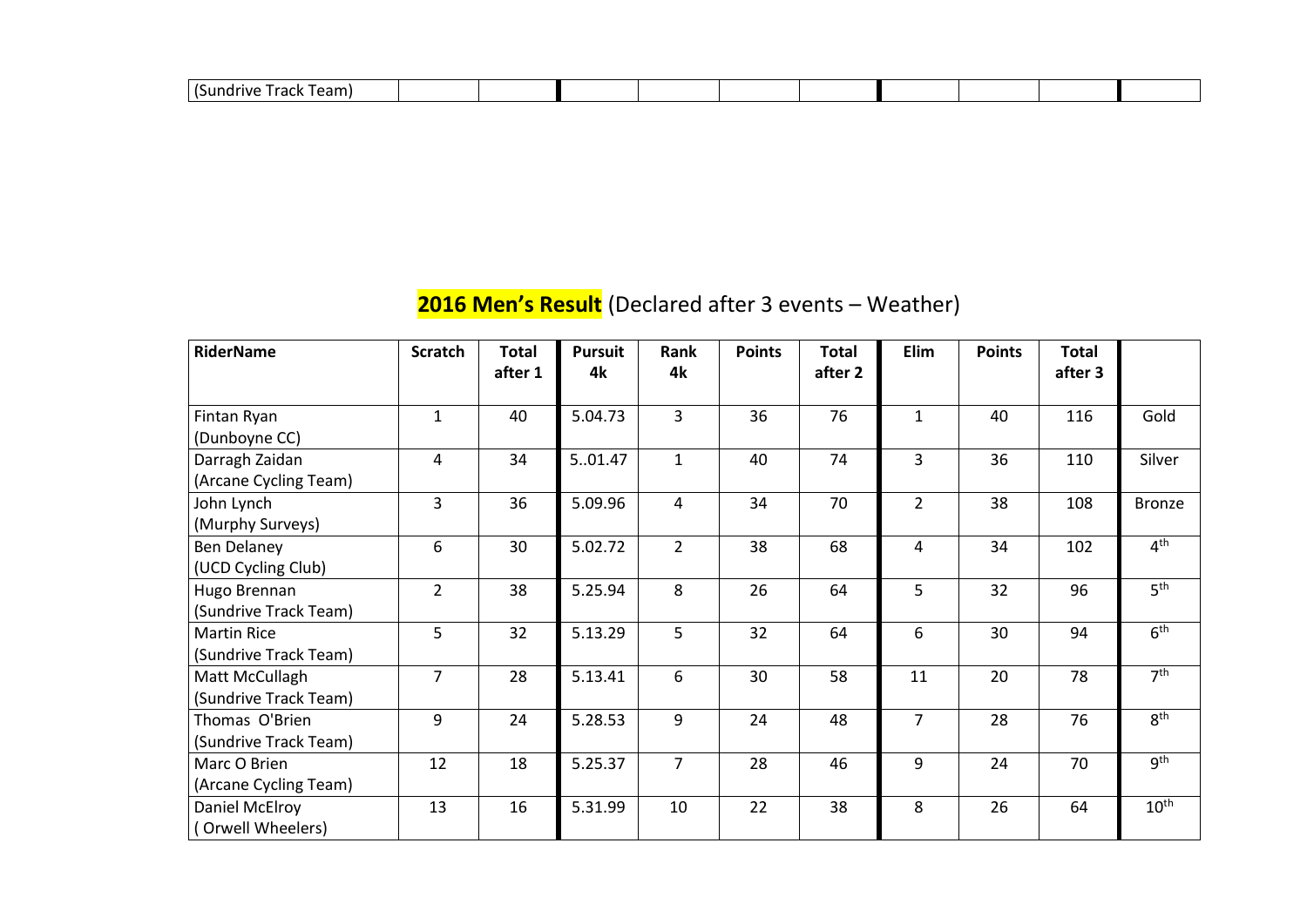| <b>Patrick Withers</b> | 8  | 26 | 5.42.06 | 12 | 18 | 44 | 12 | 18 | 62 | $11^{\text{th}}$ |
|------------------------|----|----|---------|----|----|----|----|----|----|------------------|
| (Fintona CC)           |    |    |         |    |    |    |    |    |    |                  |
| <b>Fionn Sheridan</b>  | 10 | 22 | 5.44.97 | 13 | 16 | 38 | 10 | 22 | 60 | 12 <sup>th</sup> |
| (Orwell Wheelers)      |    |    |         |    |    |    |    |    |    |                  |
| Dave Sherlock          | 11 | 20 | 5.32.35 | 11 | 20 | 40 | 13 | 16 | 56 | $13^{\text{th}}$ |
| (Sundrive Track Team)  |    |    |         |    |    |    |    |    |    |                  |
| <b>Thomas Kabs</b>     | 14 | 14 | 5.47.65 | 14 | 14 | 28 | 14 | 14 | 42 | 14th             |
| (Sundrive Track Team)  |    |    |         |    |    |    |    |    |    |                  |

#### **2015 Men's Omnium Result**

| <b>Name</b>              | Team/Club                           |            |               |
|--------------------------|-------------------------------------|------------|---------------|
| John Lynch               | Kilcullen Murphy Surveys            | 252        | Gold          |
| Darragh Zaidan           | Arcane Adamstown Cycling Team       | 221        | Silver        |
| Fintan Ryan              | DID Dunboyne                        | 194        | <b>Bronze</b> |
| <b>Matthew McCullagh</b> | <b>Sundrive Track Team</b>          | 182        |               |
| <b>Ben Delaney</b>       | <b>Black Rose Cycling Team</b>      | 177        |               |
| David Swift              | <b>Orwell Wheelers Cycling Club</b> | 153        |               |
| <b>Murt Rice</b>         | <b>Sundrive Track Team</b>          | 149        |               |
| Shane O'Hara             | <b>Black Rose Cycling Team</b>      | 142        |               |
| Thomas O'Brien           | <b>Sundrive Track Team</b>          | 139        |               |
| Hugo Brennan             | <b>Sundrive Track Team</b>          | 122        |               |
| Ronan Sherman            | <b>Black Rose Cycling Team</b>      | 51         |               |
| <b>Patrick Withers</b>   | Fintona CC/West Tyrone Velo         | 22         |               |
| Finbarr O'Calaghan       | <b>Blarney Cycling Club</b>         | $-86$      |               |
| Daniel McElroy           | <b>Orwell Wheelers Cycling Club</b> | <b>DNF</b> |               |

#### **2015 Women's Omnium Result**

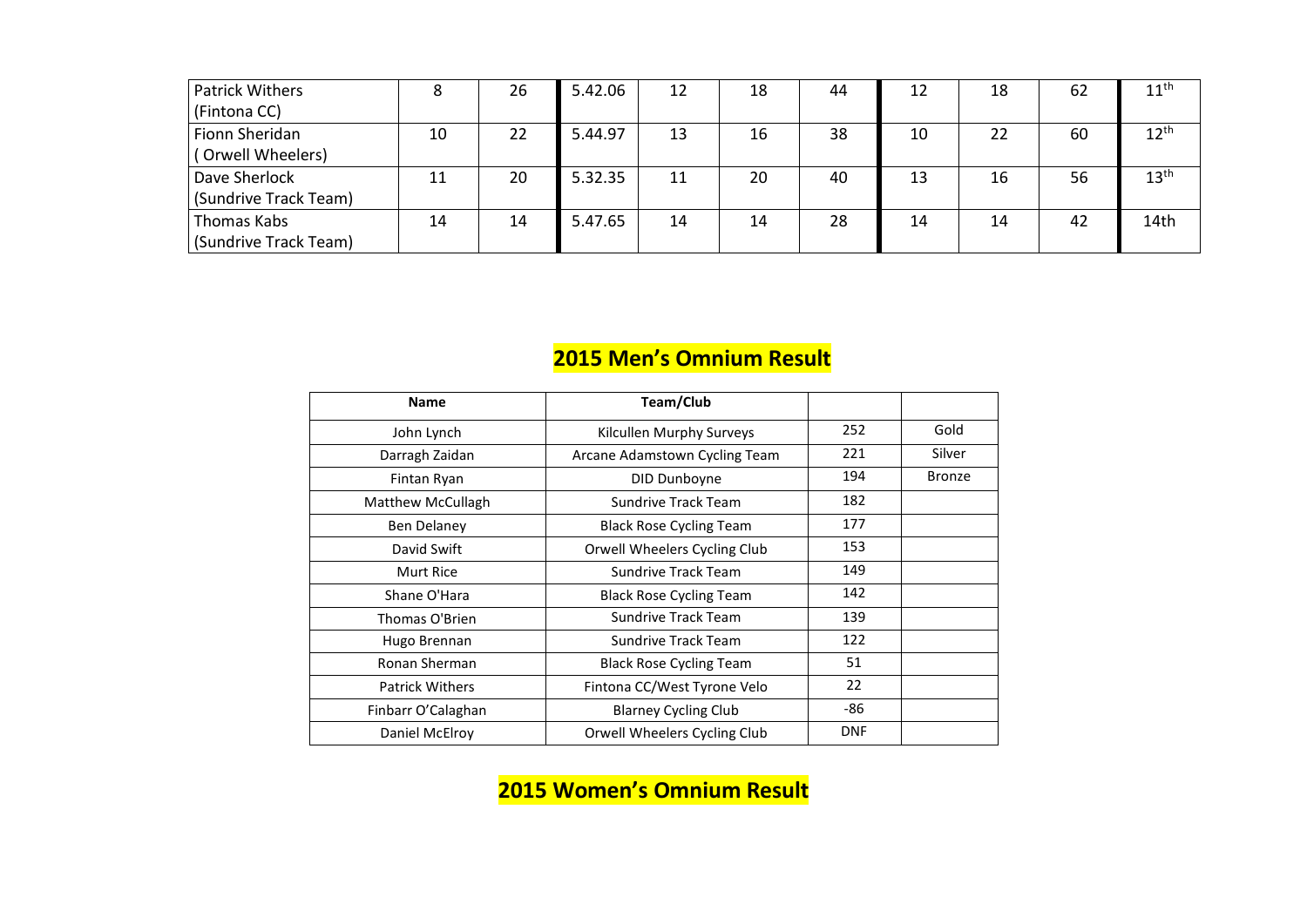| <b>Name</b>           | Team/Club                           |            |               |
|-----------------------|-------------------------------------|------------|---------------|
| Susie Mitchell        | <b>Sundrive Track Team</b>          | 227        | Gold          |
| Lydia Gurley          | <b>Bonito</b>                       | 225        | Silver        |
| Roisin Kennedy        | Arcane Adamstown Cycling Team       | 215        | <b>Bronze</b> |
| Eimear Moran          | <b>Sundrive Track Team</b>          | 201        |               |
| Orla Hendron          | <b>Orwell Wheelers Cycling Club</b> | 175        |               |
| Deborah Madden        | <b>Sundrive Track Team</b>          | 146        |               |
| Sofie Loscher         | <b>Sundrive Track Team</b>          | 125        |               |
| <b>Grace Irvine</b>   | <b>McNally Swords Cycling Club</b>  | <b>DNF</b> |               |
| <b>Rachel Withers</b> | Arcane Adamstown Cycling Team       | <b>DNF</b> |               |
| Lisa Neary            | <b>DID Electrical Racing Team</b>   | <b>DNS</b> |               |
| Sarah Gunn            | <b>Sundrive Track Team</b>          | <b>DNS</b> |               |

#### **2015 Men's Result (after first 5 events)**

| No. | RiderName                          | Scratch<br>Place | <b>Points</b><br>After 1<br>Event | Pursuit    | Pursuit<br>Place | <b>Points</b><br>after 2<br><b>Events</b> | Elim | <b>Points</b><br>after 3<br><b>Events</b> | Kilo TT | Rank | <b>Points</b><br>after 4<br><b>Events</b> | Flying Lap | Rank | <b>Points</b><br>after 5<br><b>Events</b> |
|-----|------------------------------------|------------------|-----------------------------------|------------|------------------|-------------------------------------------|------|-------------------------------------------|---------|------|-------------------------------------------|------------|------|-------------------------------------------|
| 292 | John Lynch<br>(Kilcullen)          | (2)              | 38                                | 5.16.25(4) | 34               | 72                                        | (2)  | 110                                       | 1.10.92 | (1)  | 150                                       | 14.94      | (1)  | 190                                       |
| 290 | Fintan Ryan<br>(DID)               | (4)              | 34                                | 5.16.18(3) | 36               | 70                                        | (1)  | 110                                       | 1.11.01 | (2)  | 148                                       | 15.11      | (3)  | 184                                       |
| 287 | Darragh Zaidan<br>(Adamstown)      | (5)              | 32                                | 5.00.67(1) | 40               | 72                                        | (4)  | 106                                       | 1.13.79 | (6)  | 136                                       | 15.93      | (6)  | 166                                       |
| 291 | Hugo Brennan<br>(Sundrive)         | (3)              | 36                                | 5.27.83(8) | 26               | 62                                        | (8)  | 88                                        | 1.11.81 | (3)  | 124                                       | 15.03      | (3)  | 162                                       |
| 285 | <b>Ben Delaney</b><br>(Black Rose) | (7)              | 28                                | 5.16.10(2) | 38               | 66                                        | (3)  | 102                                       | 1.15.29 | (8)  | 128                                       | 16.11      | (8)  | 154                                       |
| 299 | Shane O'Hara (Black<br>Rose)       | (6)              | 30                                | 5.28.57(9) | 24               | 54                                        | (9)  | 78                                        | 1.13.09 | (5)  | 110                                       | 15.90      | (5)  | 142                                       |
| 295 | Matt McCullagh<br>(Sundrive)       | (9)              | 24                                | 5.17.73(5) | 32               | 56                                        | (6)  | 86                                        | 1.15.38 | (9)  | 110                                       | 16.08      | (7)  | 138                                       |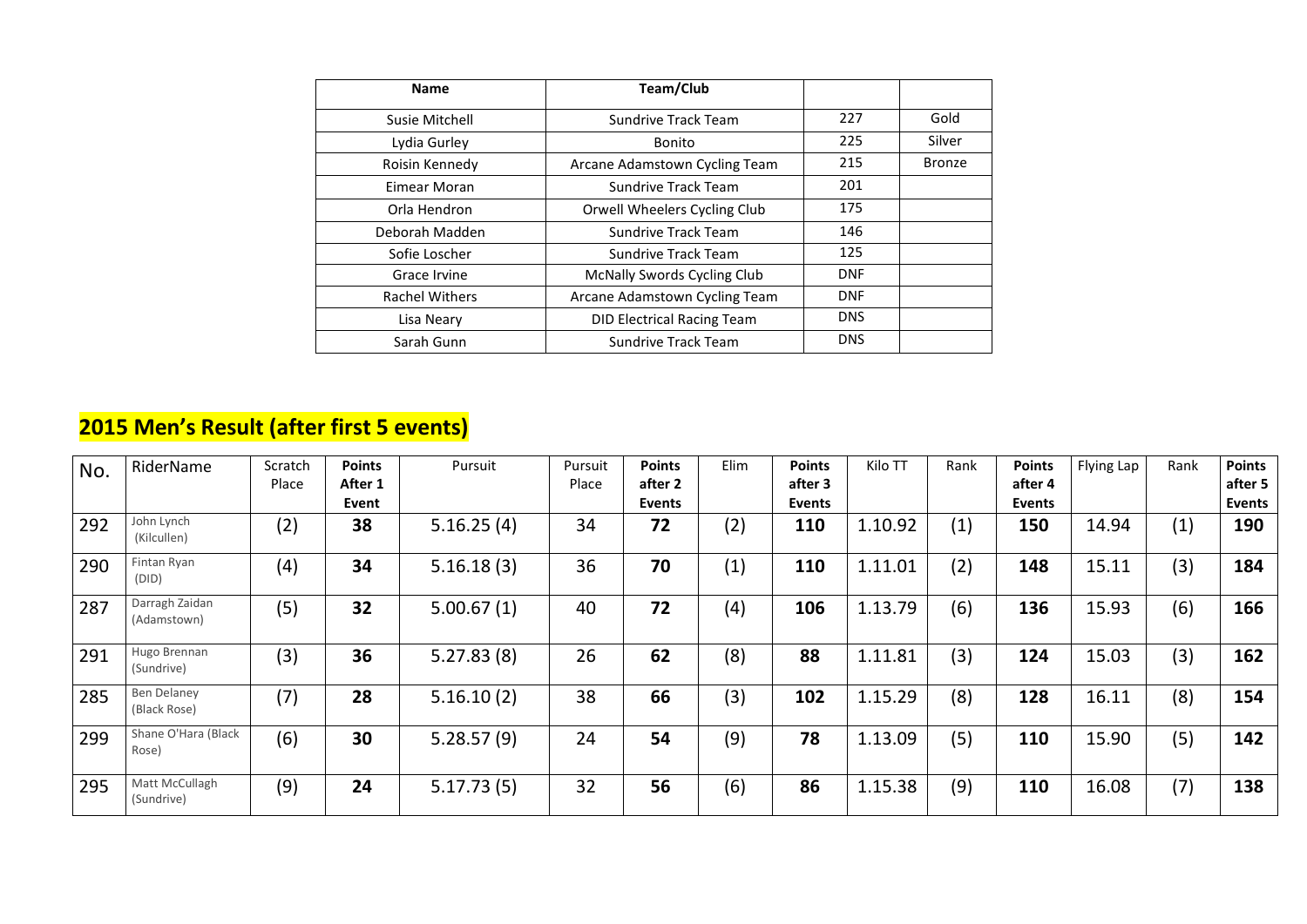| 296 | Murt Rice<br>(Sundrive)           | (8)        | 26         | 5.26.37(6)  | 30         | 56         | (5)        | 88         | 1.15.18    | (7)        | <b>116</b> | 16.36      | (10)       | 138        |
|-----|-----------------------------------|------------|------------|-------------|------------|------------|------------|------------|------------|------------|------------|------------|------------|------------|
| 288 | David Swift<br>(Orwell)           | (1)        | 40         | 5.38.23(11) | 20         | 60         | (7)        | 88         | 1.15.79    | (10)       | 110        | 16.19      | (9)        | 134        |
| 298 | Ronan Sherman<br>(Black Rose)     | (13)       | 16         | 5.38.17(10) | 22         | 38         | (12)       | 56         | 1.12.65    | (4)        | 90         | 15.14      | (4)        | 124        |
| 300 | Thomas O'Brien<br>(Sundrive)      | (10)       | 22         | 5.27.38(7)  | 28         | 50         | (10)       | 72         | 1.16.15    | (11)       | 92         | 16.36      | (10)       | 114        |
| 286 | Daniel McElroy<br>(Orwelll)       | (12)       | 18         | 5.53.43(13) | 16         | 34         | 11)        | 54         | 1.19.78    | (12)       | 72         | 17.46      | (12)       | 90         |
| 297 | Patrick Withers<br>(Fintona)      | (11)       | 20         | 5.48.07(12) | 18         | 38         | (14)       | 52         | 1.25.83    | (14)       | 66         | 18.26      | (14)       | 80         |
| 289 | FinbarO'Callaghan<br>(Blarney CC) | (14)       | 14         | 6.25.38(14) | 14         | 28         | (13)       | 44         | 1.21.20    | (13)       | 60         | 17.52      | (13)       | 76         |
| 293 | Keith Adams<br>(Sundrive)         | <b>DNS</b> | <b>XXX</b> | <b>XXX</b>  | <b>XXX</b> | <b>XXX</b> | <b>XXX</b> | <b>XXX</b> | <b>XXX</b> | <b>XXX</b> | <b>XXX</b> | <b>XXX</b> | <b>XXX</b> | <b>XXX</b> |
| 294 | Keith Meghan<br>(Sundrive)        | <b>DNS</b> | <b>XXX</b> | <b>XXX</b>  | <b>XXX</b> | <b>XXX</b> | <b>XXX</b> | <b>XXX</b> | <b>XXX</b> | <b>XXX</b> | <b>XXX</b> | <b>XXX</b> | <b>XXX</b> | <b>XXX</b> |

#### **2015 Men's Points Race & Final Result**

| No. | RiderName                     | After 5<br>event | Sprint | Sprint | Sprint | Sprint | Sprint | Sprint      | Sprint | Sprint<br>8 | Sprint | Sprint<br>10 | Sprint<br>11 | Sprint<br>12 | Sprint<br>13   | Sprint<br>14 | Sprint<br>15        | Sprint<br>16 | Sprint<br>17             | Sprint<br>18 | Sprint<br>19 | Sprint<br>20 | <b>FINA</b> |
|-----|-------------------------------|------------------|--------|--------|--------|--------|--------|-------------|--------|-------------|--------|--------------|--------------|--------------|----------------|--------------|---------------------|--------------|--------------------------|--------------|--------------|--------------|-------------|
| 292 | John Lynch<br>(Kilcullen)     | <b>190</b>       | 3      |        |        |        |        |             |        | ◠           | 3      | ⊐            | 3            | 5            | $\overline{3}$ | ົ            | 5                   | 3            | 5                        | $+20$        |              |              | 252         |
| 287 | Darragh Zaidan<br>(Adamstown) | 166              |        |        |        |        |        |             |        |             | ◠      | 3            | 5            |              | 5              |              | 3                   | ⊐            | 3                        | $+20$        |              |              | 22:         |
| 290 | Fintan Ryan<br>(DID)          | 184              | C      |        |        |        |        | $\mathbf 1$ |        |             |        |              |              |              |                |              |                     |              |                          |              |              |              | 194         |
| 295 | Matt McCullagh<br>(Sundrive)  | 138              |        |        |        | C.     |        |             |        |             | C      |              | ി            | ີ            | ി<br>∠         |              |                     |              | $\overline{\phantom{a}}$ | 3            | 3            | 3            | 182         |
| 285 | Ben Delaney<br>(Black Rose)   | 154              |        |        |        |        |        |             |        |             |        |              |              |              |                |              | $\mathfrak{D}$<br>∠ | ำ            | ി                        | ⊐            | Ͻ            | -<br>⊃       | 171         |
| 288 | David Swift<br>(Orwell)       | 134              |        |        | ำ<br>⊃ |        |        |             | 3      |             |        |              |              |              |                |              |                     |              |                          |              |              |              | 15          |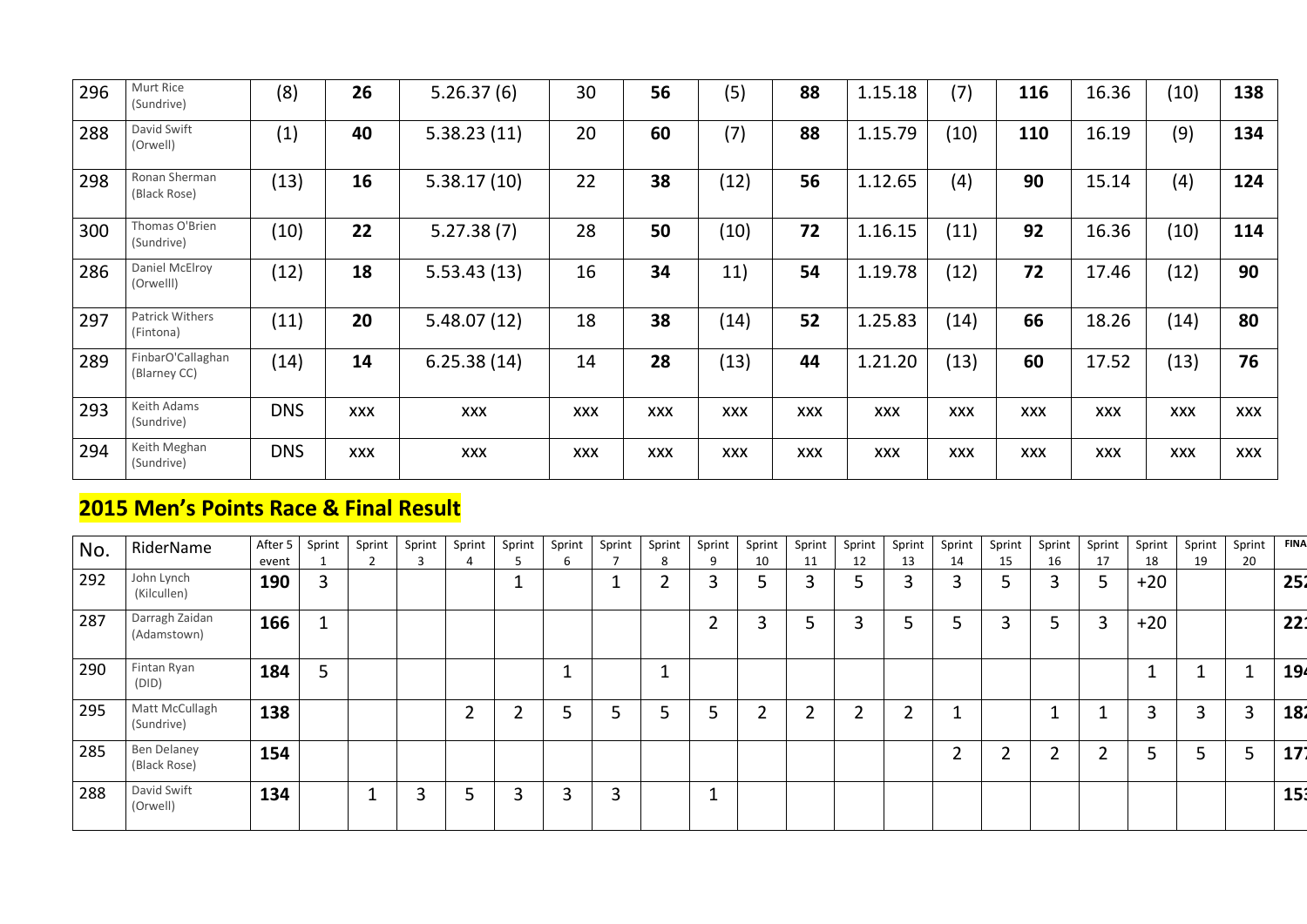| 296 | Murt Rice<br>(Sundrive)           | 138        |                |                |                |                |       |                |                |                |            |       |       | $\mathbf 1$ |       | $\mathbf 1$ |       |       | $\overline{2}$ | $\overline{2}$ | $\overline{2}$ | 149   |
|-----|-----------------------------------|------------|----------------|----------------|----------------|----------------|-------|----------------|----------------|----------------|------------|-------|-------|-------------|-------|-------------|-------|-------|----------------|----------------|----------------|-------|
| 299 | Shane O'Hara (Black<br>Rose)      | 142        |                |                |                |                |       |                |                |                |            |       |       |             |       | $-20$       | $+20$ |       |                |                |                | 142   |
| 300 | Thomas O'Brien<br>(Sundrive)      | 114        |                | 5              | 5              | $\overline{3}$ | 5     | 2 <sup>1</sup> | $\overline{2}$ | $\overline{3}$ |            |       |       |             |       |             |       |       |                |                |                | 139   |
| 291 | Hugo Brennan<br>(Sundrive)        | 162        |                |                |                |                |       |                |                |                |            |       |       |             | $-20$ |             |       |       |                | $-20$          |                | 122   |
| 298 | Ronan Sherman<br>(Black Rose)     | 124        | $\overline{2}$ | 3              | $\overline{2}$ |                |       |                |                |                |            |       | $-20$ |             |       | $-20$       |       | $-20$ | $-20$          |                |                | 51    |
| 297 | Patrick Withers<br>(Fintona)      | 80         |                |                | $\mathbf{1}$   | $\mathbf 1$    |       |                |                |                |            | $-20$ |       |             |       | $-20$       |       | $-20$ |                |                |                | 22    |
| 289 | FinbarO'Callaghan<br>(Blarney CC) | 76         |                |                |                |                | $-20$ |                | $-20$          |                |            |       | $-20$ |             | $-20$ |             |       |       | $-20$          | $-20$          |                | $-86$ |
| 286 | Daniel McElroy<br>(Orwelll)       | 90         |                | $\overline{2}$ |                |                |       |                |                |                | <b>DNF</b> |       |       |             |       |             |       |       |                |                |                | DNF   |
| 293 | Keith Adams<br>(Sundrive)         | <b>XXX</b> |                |                |                |                |       |                |                |                |            |       |       |             |       |             |       |       |                |                |                | DNS   |
| 294 | Keith Meghan<br>(Sundrive)        | <b>XXX</b> |                |                |                |                |       |                |                |                |            |       |       |             |       |             |       |       |                |                |                | DNS   |

#### **2015 Women's Result after first 5 events**

| <b>No</b> | RiderName                                      | Scratch                  | <b>Points</b> | Pursuit    | Pursuit | <b>Points</b> | Elim | <b>Points</b> | 500m  | Rank | <b>Points</b> | Flying | Rank | <b>Points</b> |
|-----------|------------------------------------------------|--------------------------|---------------|------------|---------|---------------|------|---------------|-------|------|---------------|--------|------|---------------|
|           |                                                | Place                    | After 1       |            | Place   | after 2       |      | after 3       | TT    |      | after 4       | Lap    |      | after 5       |
|           |                                                |                          | Event         |            |         | <b>Events</b> |      | <b>Events</b> |       |      | <b>Events</b> |        |      | <b>Events</b> |
| 283       | <b>Susie Mitchell</b><br>(Sundrive Track Team) | $\left  1 \right\rangle$ | 40            | 4.12.41(2) | 38      | 78            | (4)  | 112           | 39.58 | (1)  | 152           | 16.65  | (1)  | 192           |
| 274       | <b>Lydia Gurley</b><br>(Bonito)                | (2)                      | 38            | 4.06.50(1) | 40      | 78            | (1)  | 118           | 41.84 | (3)  | 154           | 17.20  | (3)  | 190           |
| 271       | <b>Eimear Moran</b><br>(Sundrive Track Team)   | (3)                      | 36            | 4.19.87(3) | 36      | 72            | (3)  | 108           | 40.49 | (2)  | 146           | 16.96  | (2)  | 184           |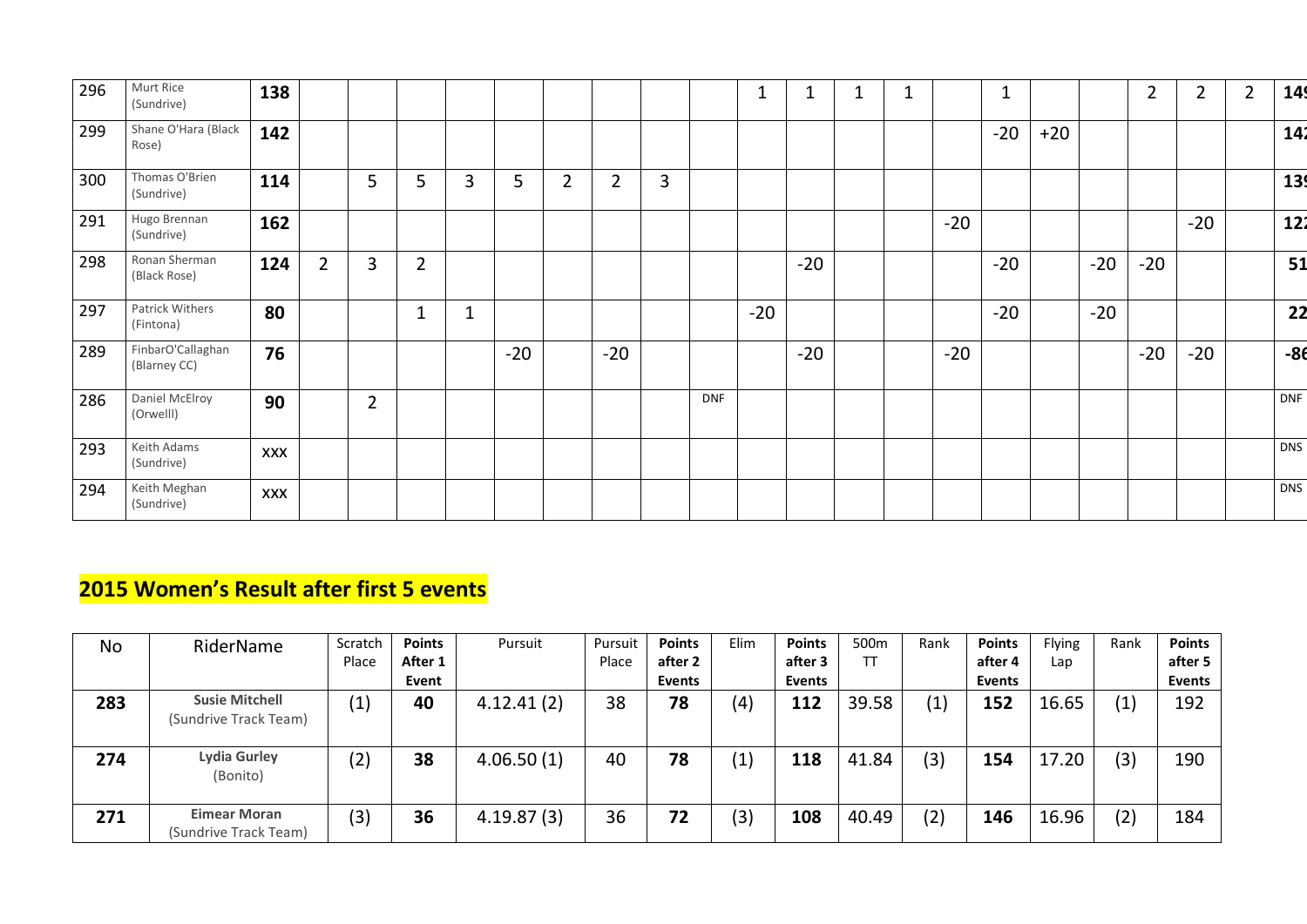| 275 | <b>Orla Hendron</b><br>(Orwelll wheelers)      | (4)        | 34         | 4.27.39(5) | 32         | 66         | (2)        | 104        | 42.78      | (4)        | 138        | 17.53      | (4)        | 172        |
|-----|------------------------------------------------|------------|------------|------------|------------|------------|------------|------------|------------|------------|------------|------------|------------|------------|
| 280 | <b>Roisin Kennedy</b><br>(Arcane Adamstown)    | 6)         | 30         | 4.21.69(4) | 34         | 64         | (5)        | 96         | 44.37      | (6)        | 126        | 18.79      | (6)        | 156        |
| 282 | <b>Sofie Loscher</b><br>(Sundrive Track Team)  | (8)        | 26         | 4.37.13(8) | 26         | 52         | (6)        | 82         | 43.25      | (5)        | 114        | 18.58      | (5)        | 146        |
| 270 | <b>Deborah Madden</b><br>(Sundrive Track Team) | (5)        | 32         | 4.32.29(6) | 30         | 62         | (8)        | 88         | 46.56      | (7)        | 116        | 1948       | (7)        | 144        |
| 276 | <b>Rachael Withers</b><br>(Arcane Adamstown    | (9)        | 24         | 5.21.74(9) | 24         | 48         | (9)        | 72         | 47.38      | (8)        | 98         | <b>DNS</b> | <b>XXX</b> | <b>XXX</b> |
| 272 | <b>Grace Irvine</b><br>(McNally Swords CC)     | (7)        | 28         | 4.34.89(7) | 28         | 56         | (7)        | 84         | <b>DNS</b> | <b>XXX</b> | <b>XXX</b> | <b>XXX</b> | <b>XXX</b> | <b>XXX</b> |
| 273 | <b>Lisa Neary</b><br>(DID)                     | <b>DNS</b> | <b>XXX</b> | <b>XXX</b> | <b>XXX</b> | <b>XXX</b> | <b>XXX</b> | <b>XXX</b> | <b>XXX</b> | <b>XXX</b> | <b>XXX</b> | <b>XXX</b> | <b>XXX</b> | <b>XXX</b> |
| 281 | <b>Sarah Gunn</b><br>(Sundrive Track Team)     | <b>DNS</b> | <b>XXX</b> | <b>XXX</b> | <b>XXX</b> | <b>XXX</b> | <b>XXX</b> | <b>XXX</b> | <b>XXX</b> | <b>XXX</b> | <b>XXX</b> | <b>XXX</b> | <b>XXX</b> | <b>XXX</b> |

#### **2015 Women's Points Race & Final Result**

| <b>No</b> | RiderName                                      | <b>Total</b> | Sprint | Sprint | Sprint | Sprint | Sprint | Sprint | Sprint | Sprint | Sprint | Sprint | Sprint   | Sprint       | <b>Final</b> |
|-----------|------------------------------------------------|--------------|--------|--------|--------|--------|--------|--------|--------|--------|--------|--------|----------|--------------|--------------|
|           |                                                | after 5      |        |        |        | д.     |        | b      |        |        | Q      | 10     | 11       | $\sim$<br>ᅩᄼ |              |
| 283       | <b>Susie Mitchell</b><br>(Sundrive Track Team) | 192          |        |        |        |        |        |        |        |        |        |        | ∽<br>ے   |              | 227          |
| 274       | <b>Lydia Gurley</b><br>(Bonito)                | 190          |        |        |        |        |        |        |        |        |        |        | <u>_</u> |              | 225          |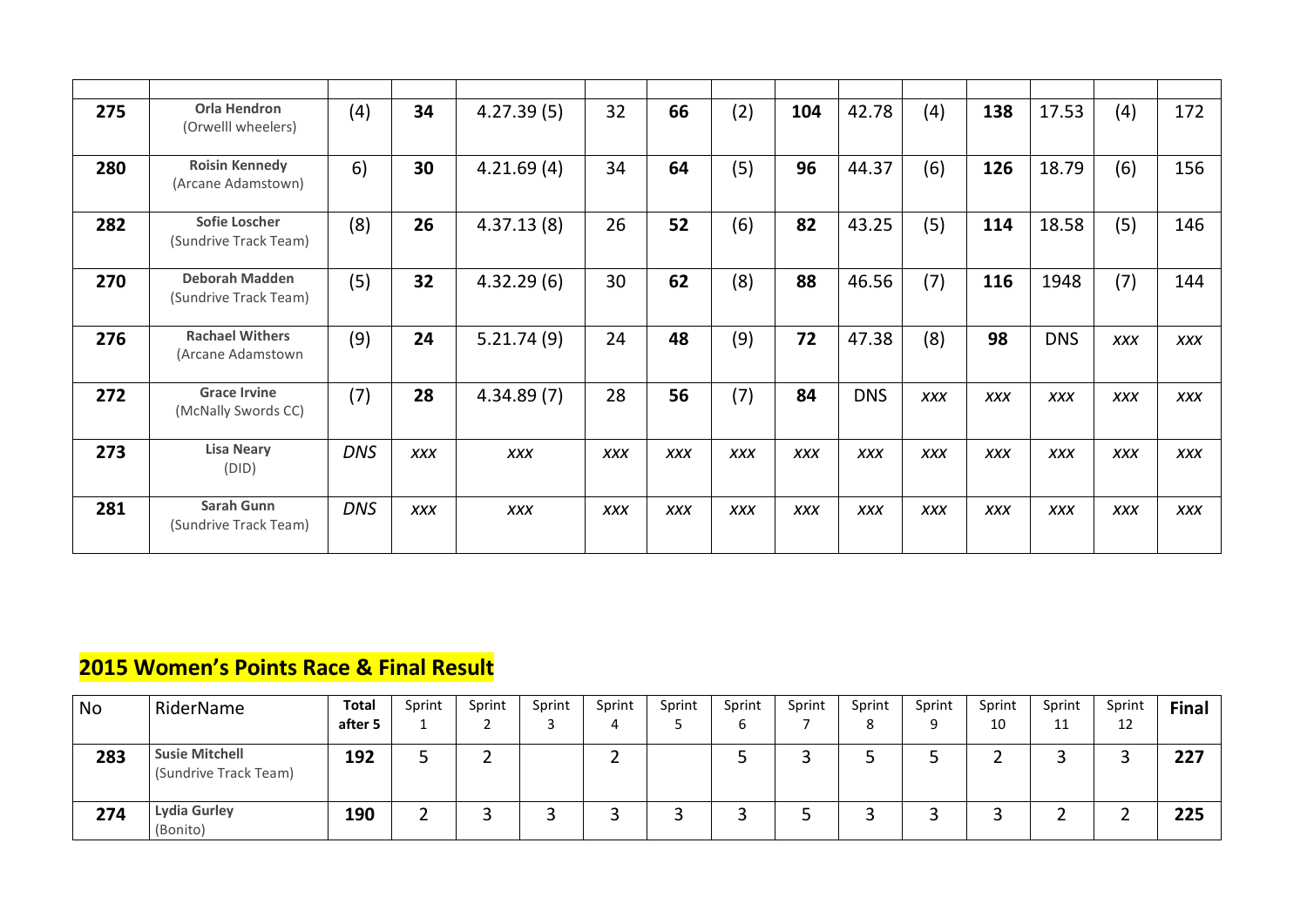| 280 | <b>Roisin Kennedy</b><br>(Arcane Adamstown)    | 156        |                | 5            | 5              | 5           | 5<br>$+20$     | $\mathbf{1}$    | $\mathbf 1$    | $\mathbf 1$ | $\mathbf{1}$   | 5            | 5            | 5            | 215        |
|-----|------------------------------------------------|------------|----------------|--------------|----------------|-------------|----------------|-----------------|----------------|-------------|----------------|--------------|--------------|--------------|------------|
| 271 | <b>Eimear Moran</b><br>(Sundrive Track Team)   | 184        | $\overline{3}$ | $\mathbf{1}$ | $\mathbf{1}$   | $\mathbf 1$ | $\overline{2}$ | $2\overline{ }$ | $\overline{2}$ |             | $\overline{2}$ | $\mathbf{1}$ | $\mathbf{1}$ | $\mathbf{1}$ | 201        |
| 275 | <b>Orla Hendron</b><br>(Orwelll wheelers)      | 172        |                |              |                |             | $\mathbf{1}$   |                 | $\overline{2}$ |             |                |              |              |              | 175        |
| 270 | <b>Deborah Madden</b><br>(Sundrive Track Team) | 144        |                |              | $\overline{2}$ |             |                |                 |                |             |                |              |              |              | 146        |
| 282 | <b>Sofie Loscher</b><br>(Sundrive Track Team)  | 146        | $\mathbf{1}$   |              |                |             |                |                 | $-20$          |             |                |              |              |              | 125        |
| 272 | <b>Grace Irvine</b><br>(McNally Swords CC)     | <b>XXX</b> |                |              |                |             |                |                 |                |             |                |              |              |              | <b>DNF</b> |
| 276 | <b>Rachael Withers</b><br>(Arcane Adamstown    | <b>XXX</b> |                |              |                |             |                |                 |                |             |                |              |              |              | <b>DNF</b> |
| 273 | <b>Lisa Neary</b><br>(DID)                     | <b>XXX</b> |                |              |                |             |                |                 |                |             |                |              |              |              | <b>DNS</b> |
| 281 | <b>Sarah Gunn</b><br>(Sundrive Track Team)     | <b>XXX</b> |                |              |                |             |                |                 |                |             |                |              |              |              | <b>DNS</b> |

## **2014 Men & Women's Olympic Omnium (Day 1)**

| Men            | <b>Club</b>             | Flying 250 Time | Rank       | <b>Points</b> | <b>Points after Ev2</b> | <b>Rank after Ev2</b> | <b>Elimination</b> | <b>Points after Ev3</b> | <b>Rank after Ev3</b> |
|----------------|-------------------------|-----------------|------------|---------------|-------------------------|-----------------------|--------------------|-------------------------|-----------------------|
|                |                         |                 | after EV 1 | Race          |                         |                       | Race               |                         |                       |
| John Lynch     | Murphy Survey Kilcullen | 0:15.58         |            |               |                         |                       |                    |                         |                       |
| Simon Ryan     | Arcane Adamstown CT     | 0:15.45         |            |               |                         |                       |                    |                         |                       |
| Darragh Zaidan | Arcane Adamstown CT     | 0:15.95         |            |               | 10                      |                       |                    |                         |                       |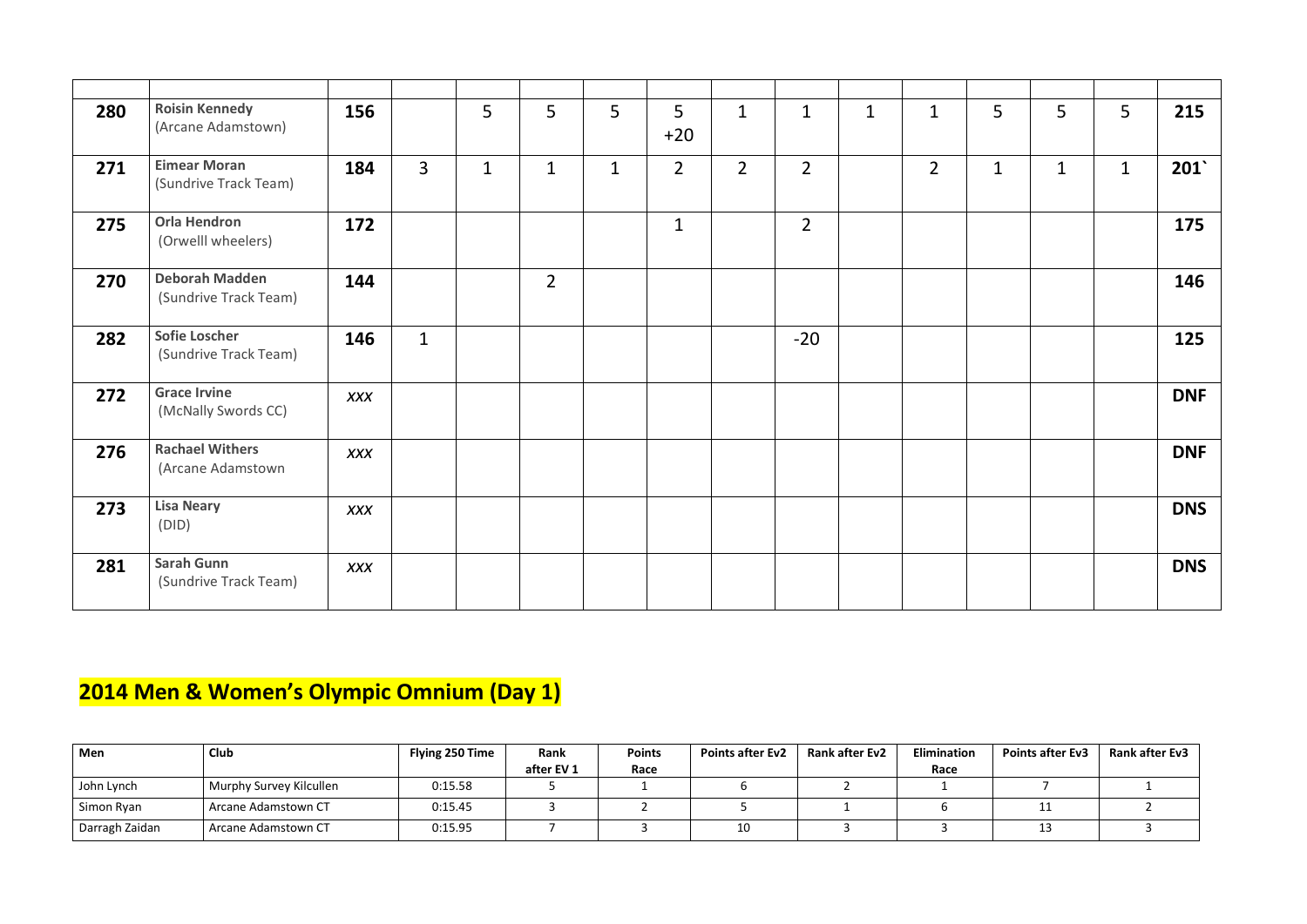| Fionn Sheridan           | Orwell Wheelers Cycling Club | 0:15.89         | 6              | 5 <sup>5</sup> | 11                      | 4                     | 4              | 15                      | 4                     |
|--------------------------|------------------------------|-----------------|----------------|----------------|-------------------------|-----------------------|----------------|-------------------------|-----------------------|
| David Walsh              | <b>Velo Revolution</b>       | 0:16.02         | 9              | $\overline{7}$ | 16                      | $\overline{7}$        | 5              | 21                      | 5                     |
| <b>Ben Delaney</b>       | South Dublin CC              | 0:16.67         | 13             | 6              | 19                      | 11                    | $\overline{2}$ | 21                      | 6                     |
| Murt Rice                | <b>Sundrive Track Team</b>   | 0:16.30         | 12             | $\overline{4}$ | 16                      | 5                     | 8              | 24                      | $\overline{7}$        |
| Brendan Whelan           | Arcane Adamstown CT          | 0:15.96         | 8              | 8              | 16                      | 6                     | 9              | 25                      | 8                     |
| Dave Peelo               | Murphy Surveys Kilcullen     | 0:16.23         | 11             | 9              | 20                      | 12                    | $\overline{7}$ | 27                      | 9                     |
| Jason Howick             | Bray Wheelers CC             | 0:15.57         | $\overline{4}$ | 12             | 16                      | 8                     | 12             | 28                      | 10                    |
| Ronan Sherman            | <b>Ballymoney CC</b>         | 0:14.99         | $2^{\circ}$    | 15             | 17                      | 9                     | 11             | 28                      | 11                    |
| <b>Matthew McCullagh</b> | <b>Sundrive Track Team</b>   | 0:16.19         | 10             | 11             | 21                      | 13                    | 10             | 31                      | 12                    |
| Hugo Brennan             | <b>Sundrive Track Team</b>   | 0:14.93         | $\mathbf{1}$   | 17             | 18                      | 10                    | 15             | 33                      | 13                    |
| Fergus Whelan            | Arcane Adamstown CT          | 0:17.67         | 17             | 10             | 27                      | 14                    | 13             | 40                      | 14                    |
| Gwyn O'Murchu            | <b>Sundrive Track Team</b>   | 0:17.05         | 14             | 13             | 27                      | 15                    | 16             | 43                      | 15                    |
| Daniel McElroy           | <b>Orwell Wheelers CC</b>    | 0:17.42         | 16             | 14             | 30                      | 16                    | 14             | 44                      | 16                    |
| Thomas O'Brien           | <b>Sundrive Track Team</b>   | 0:17.06         | 15             | 16             | 31                      | 17                    | 17             | 48                      | 17                    |
| John Mernagh             | <b>Sundrive Track Team</b>   | 0:17.80         | 18             | 18             | 36                      | <b>DNF</b>            |                |                         |                       |
|                          |                              |                 |                |                |                         |                       |                |                         |                       |
| Women                    | <b>Club</b>                  | Flying 250 Time | Rank           | <b>Points</b>  | <b>Points after Ev2</b> | <b>Rank after Ev2</b> | Elimination    | <b>Points after Ev3</b> | <b>Rank after Ev3</b> |
|                          |                              |                 | after EV 1     | Race           |                         |                       | Race           |                         |                       |
| Susie Mitchell           | <b>Sundrive Track Team</b>   | 00:17.520       | $\overline{2}$ | $\mathbf{1}$   | $\mathbf{3}$            | $\mathbf{1}$          | $\mathbf{1}$   | 4                       | $\mathbf{1}$          |
| Orla Hendron             | <b>Orwell Wheelers CC</b>    | 00:17.670       | $\overline{3}$ | $\overline{2}$ | 5                       | $2^{\circ}$           | 4              | 9                       | 3                     |
| Sarah Gunn               | <b>Sundrive Track Team</b>   | 00:17.240       | $\mathbf{1}$   | 5              | 6                       | $\overline{3}$        | $2^{\circ}$    | 8                       | $\overline{2}$        |
| Aine McBride             | <b>Sundrive Track Team</b>   | 00:18.370       | 5 <sup>5</sup> | $\mathbf{3}$   | 8                       | 4                     | 5              | 13                      | 5                     |
| Roisin Kennedy           | Arcane Adamstown CT          | 00:17.890       | 4              | 4              | 8                       | 5                     | $\mathbf{3}$   | 11                      | 4                     |
| <b>Emily Mahon</b>       | Sundrive Track Team          | 00:18.920       | 7              | 6              | 13                      | 6                     | 8              | 21                      | 6                     |
| Finola Lawlor            | Arcane Adamstown CT          | 00:18.850       | 6              | 10             | 16                      | $\overline{7}$        | 9              | 25                      | 9                     |
| Rachel Withers           | West Tyrone Velo             | 00:19.280       | 9              | 7 <sup>1</sup> | 16                      | 8                     | 6              | 22                      | $\overline{7}$        |
| Kayleigh Gibbons         | <b>Sundrive Track Team</b>   | 00:19.140       | 8              | 9              | 17                      | 9                     | $\overline{7}$ | 24                      | 8                     |
| Deborah Madden           | <b>Sundrive Track Team</b>   | 00:20.150       | 10             | 8              | 18                      | 10                    | 10             | 28                      | 10                    |

### **2014 Men's Omnium Day 2**

| <b>Name</b> | Club | <b>Points after</b> | <b>Rank after</b> | <b>Pursuit Time</b> | Pursuit  | <b>Points after</b> | <b>Scratch</b> | <b>Points after</b> | --          | ---      | <b>Points after</b> | Rank<br>ina |
|-------------|------|---------------------|-------------------|---------------------|----------|---------------------|----------------|---------------------|-------------|----------|---------------------|-------------|
|             |      | v3:                 | Ev3               |                     | Position | EV4                 | Race           | <b>EV5</b>          | <b>Time</b> | Position | cvb                 |             |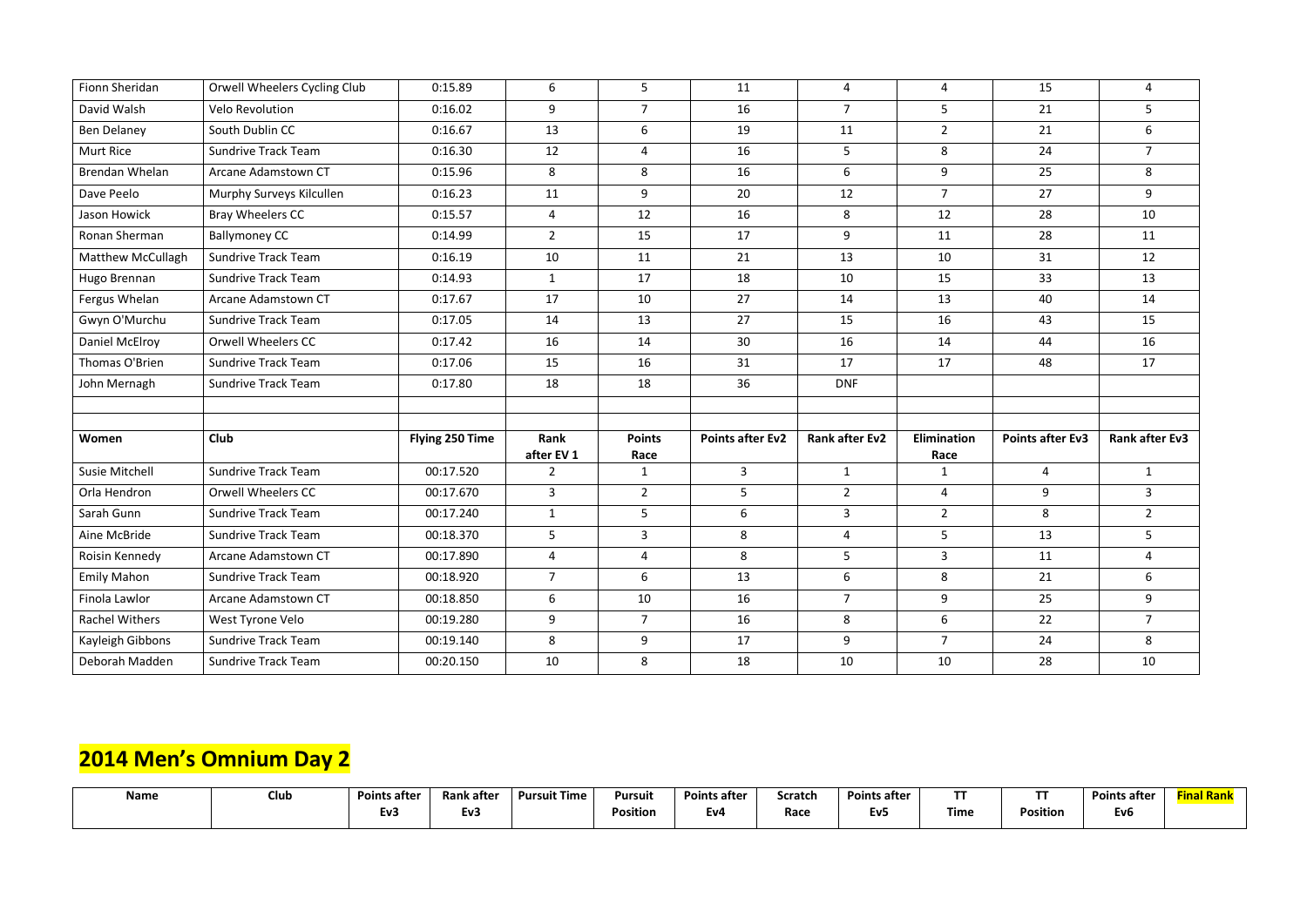| John Lynch        | Murphy Survey              | $\overline{7}$ | $\mathbf{1}$   | 05:08.050  | $\mathbf{1}$   | 8  | 3              | 11 | 01:15.04 | 5 <sup>5</sup> | 16 | $\mathbf{1}$   |
|-------------------|----------------------------|----------------|----------------|------------|----------------|----|----------------|----|----------|----------------|----|----------------|
| Simon Ryan        | Arcane Adamstown           | 11             | $\overline{2}$ | 05:19.550  | 6              | 17 | $5\phantom{.}$ | 22 | 01:12.98 | $\mathbf{1}$   | 23 | $2^{\circ}$    |
| Fionn Sheridan    | <b>Orwell Wheelers</b>     | 15             | $\overline{4}$ | 05:20.730  | $\overline{7}$ | 22 | $\overline{2}$ | 24 | 01:14.26 | $\overline{3}$ | 27 | $\mathbf{3}$   |
| Darragh Zaidan    | Arcane Adamstown           | 13             | $\overline{3}$ | 05:08.440  | $\overline{2}$ | 15 | $\overline{4}$ | 19 | 01:17.77 | 9              | 28 | $\overline{4}$ |
| Ben Delaney       | South Dublin CC            | 21             | 6              | 05:17.120  | 5              | 26 | $\mathbf{1}$   | 27 | 01:16.90 | $\overline{7}$ | 34 | 5              |
| <b>Murt Rice</b>  | Sundrive Track Team        | 24             | $\overline{7}$ | 05:16.050  | $\overline{4}$ | 28 | 6              | 34 | 01:17.13 | 8              | 42 | 6              |
| Matthew McCullagh | <b>Sundrive Track Team</b> | 31             | 12             | 05:15.870  | $\mathbf{3}$   | 34 | 8              | 42 | 01:14.71 | 4              | 46 | $\overline{7}$ |
| Jason Howick      | <b>Bray Wheelers</b>       | 28             | 10             | 05:29.780  | 8              | 36 | 15             | 51 | 01:15.28 | 6              | 57 | 8              |
| Ronan Sherman     | <b>Ballymoney CC</b>       | 28             | 11             | 05:31.910  | 9              | 37 | 16             | 53 | 01:13.59 | $2^{\circ}$    | 55 | 9              |
| Dave Peelo        | <b>Murphy Surveys</b>      | 27             | 9              | 05:37.130  | 12             | 39 | 10             | 49 | 01:18.49 | 12             | 61 | 10             |
| Brendan Whelan    | Arcane Adamstown           | 25             | 8              | 06:27.830  | 16             | 41 | 12             | 53 | 01:19.14 | 13             | 66 | 11             |
| Hugo Brennan      | <b>Sundrive Track Team</b> | 33             | 13             | 05:35.530  | 11             | 44 | 11             | 55 | 01:19.27 | 14             | 69 | 12             |
| Gwyn O'Murchu     | <b>Sundrive Track Team</b> | 43             | 15             | 05:35.470  | 10             | 53 | $\overline{7}$ | 60 | 01:18.45 | 11             | 71 | 13             |
| Thomas O'Brien    | Sundrive Track Team        | 48             | 17             | 05:42.500  | 13             | 61 | 9              | 70 | 01:17.97 | 10             | 80 | 14             |
| Fergus Whelan     | Arcane Adamstown           | 40             | 14             | 06:11.690  | 15             | 55 | 11             | 66 | 01:24.60 | 16             | 82 | 15             |
| Daniel McElroy    | Orwell Wheelers CC         | 44             | 16             | 06:10.470  | 14             | 58 | 14             | 72 | 01:22.37 | 15             | 87 | 16             |
| David Walsh       | <b>Velo Revolution</b>     | 21             | 5 <sup>1</sup> | <b>DNS</b> |                | 21 |                |    |          |                |    |                |
| John Mernagh      | <b>Sundrive Track Team</b> |                |                |            |                |    |                |    |          |                |    |                |

### **2014 Women's Omnium Day 2**

| <b>Name</b>           | <b>Club</b>                | <b>Points after</b> | <b>Pursuit Time</b> | <b>Pursuit</b>  | <b>Points after</b> | <b>Scratch</b> | <b>Points after</b> | <b>TT</b>   | <b>TT</b>       | <b>Points after</b> | <b>Final Rank</b> |
|-----------------------|----------------------------|---------------------|---------------------|-----------------|---------------------|----------------|---------------------|-------------|-----------------|---------------------|-------------------|
|                       |                            | Ev3                 |                     | <b>Position</b> | Ev4                 | Race           | Ev5                 | <b>Time</b> | <b>Position</b> | Ev <sub>6</sub>     |                   |
| <b>Susie Mitchell</b> | Sundrive Track Team        | 4                   | 04:09.710           |                 |                     |                |                     | 00:39.72    |                 | 9                   |                   |
| Orla Hendron          | <b>Orwell Wheelers</b>     | 9                   | 04:24.380           |                 | 12                  | 3              | 15                  | 00:42.97    | 3               | 18                  |                   |
| Sarah Gunn            | <b>Sundrive Track Team</b> | 8                   | 04:29.150           | 4               | 12                  | ∍              | 17                  | 00:39.41    |                 | 18                  |                   |
| Roisin Kennedy        | Arcane Adamstown           | 11                  | 04:20.100           |                 | 13                  |                | 14                  | 00:44.88    |                 | 21                  |                   |
| Aine McBride          | Sundrive Track Team        | 13                  | 04:35.440           |                 | 18                  | 4              | 22                  | 00:43.09    |                 | 26                  |                   |
| <b>Emily Mahon</b>    | <b>Sundrive Track Team</b> | 21                  | 04:48.690           |                 | 28                  | b              | 34                  | 00:44.22    | 6               | 40                  | b                 |
| <b>Rachel Withers</b> | West Tyrone Velo           | 22                  | 04:36.250           | b               | 28                  |                | 35                  | 00:47.53    | 9               | 44                  |                   |
| Kayleigh Gibbons      | Sundrive Track Team        | 24                  | 05:04.560           | 10              | 34                  | 8              | 42                  | 00:43.81    |                 | 47                  |                   |
| Deborah Madden        | Sundrive Track Team        | 28                  | 04:51.750           | 8               | 36                  | 9              | 45                  | 00:46.62    | 8               | 53                  | 9                 |
| Finola Lawlor         | Arcane Adamstown           | 25                  | 04:53.250           | 9               | 34                  | <b>DNS</b>     |                     |             |                 |                     |                   |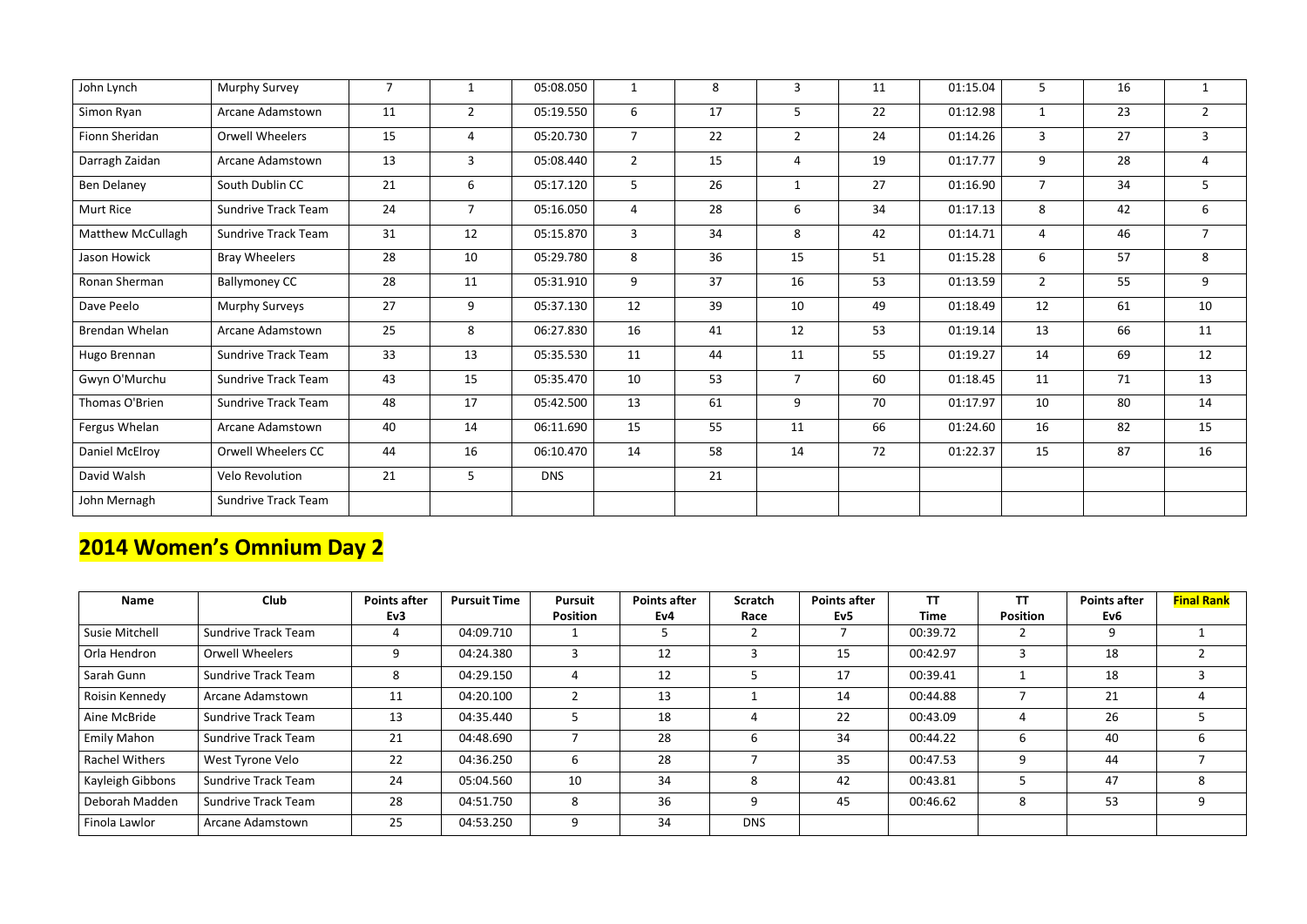### **2013 Men's Omnium Result (Day 1)**

| <b>Placing</b>        |
|-----------------------|
| <b>After 3 Events</b> |
| 1st                   |
| 1st                   |
| 3rd                   |
| 4th                   |
| 5th                   |
| 6th                   |
| 7th                   |
| 8th                   |
| 9th                   |
| 10th                  |
| 11th                  |
| 12th                  |
| 13th                  |
| 13th                  |
| 15 <sub>th</sub>      |
| 16th                  |
| 17th                  |
| 18th                  |
| 19th                  |

| <b>No</b> | <b>Name</b>                       | Flying 250 | Rank | <b>Points Race</b> | <b>Total</b>   | Elimin | Total | Placing<br>After 3 |
|-----------|-----------------------------------|------------|------|--------------------|----------------|--------|-------|--------------------|
|           | John Lynch (Kilcullen)            | 15.71      | 3rd  | 7th                | 10             | 2nd    | 12    | 1st                |
|           | Jason Howick (Bray Wheelers)      | 15.44      | 1st  | 6th                | $\overline{7}$ | 5th    | 12    | 1st                |
|           | David Walsh (Slaney Cycling Club) | 16.34      | 7th  | 3rd                | 10             | 3rd    | 13    | 3rd                |
|           | Hugh Mulhearne (Iverk Carrick)    | 15.8       | 5th  | 8th                | 13             | 1st    | 14    | 4th                |
|           | Brendan Whelan (Adamstown)        | 15.88      | 6th  | 5th                | 11             | 4th    | 15    | 5th                |
|           | Eoin Healy (Trinity)              | 15.78      | 4th  | 9th                | 13             | 7th    | 20    | 6th                |
|           | Ben Delaney (Wexford Wheelers)    | 16.81      | 9th  | 4th                | 13             | 8th    | 21    | 7th                |
|           | Eamonn Byrne (Garda)              | 15.59      | 2nd  | 12th               | 14             | 10th   | 24    | 8th                |
|           | Derek Cunningham (Bray Wh)        | 17.63      | 16th | 1st                | 17             | 11th   | 28    | 9th                |
|           | Mark Kiernan (Kilcullen)          | 17.13      | 10th | 2nd                | 12             | 17th   | 29    | 10th               |
|           | Stephen Enright (Garda)           | 17.47      | 14th | 10th               | 24             | 9th    | 33    | 11th               |
|           | Raymond Grogan (Sundrive)         | 17.19      | 11th | 17th               | 28             | 6th    | 34    | 12 <sub>th</sub>   |
|           | Ger Ivory (Bray Wh)               | 16.71      | 8th  | 15th               | 23             | 16th   | 39    | 13th               |
|           | Oliver Smith (Sundrive)           | 17.44      | 13th | 13th               | 26             | 13th   | 39    | 13 <sub>th</sub>   |
|           | Thomas O'Brien (Sundrive)         | 17.69      | 17th | 11th               | 28             | 12th   | 40    | 15th               |
|           | David O'Brien (Cuchalainn)        | 17.35      | 12th | 16th               | 28             | 14th   | 42    | 16th               |
|           | Gwyn O'Murchu (Sundrive)          | 17.49      | 15th | 14th               | 29             | 15th   | 44    | 17 <sub>th</sub>   |
|           | Hugh Byrne (Sundrive)             | 17.94      | 18th | 19th               | 37             | 18th   | 55    | 18th               |
|           | Brian Coonan (Naas)               | 18.62      | 19th | 18th               | 37             | 19th   | 56    | 19th               |

Entries Men (19)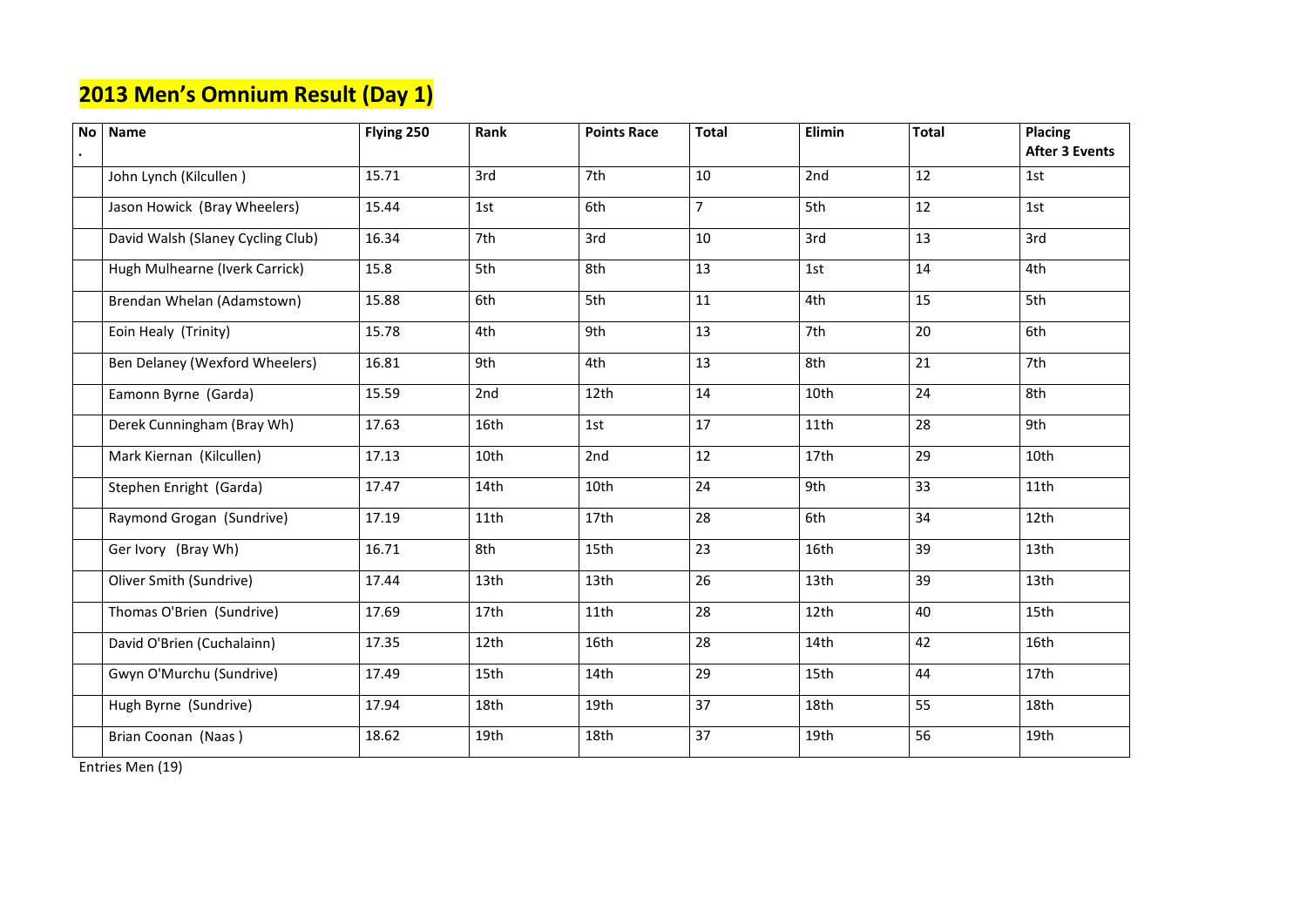### **2013 Men's Omnium Result (Day 2 &Overall)**

| <b>Name</b>                    | Pts after 3 | <b>Pursuit</b> | Rank | <b>Total</b> | Scr  | Total | Kilo  | <b>Kilo Rank</b> | <b>Total</b> |
|--------------------------------|-------------|----------------|------|--------------|------|-------|-------|------------------|--------------|
|                                |             |                |      |              |      |       |       |                  |              |
| John Lynch (Kilcullen)         | 12          | 5 00.26        | 1st  | 13           | 3rd  | 16    | 73.63 | 2nd              | 18 (GOLD)    |
| Hugh Mulhearne (Iverk Carrick) | 14          | 5 07.37        | 2nd  | 16           | 2nd  | 18    | 73.04 | 1st              | 19 (SILVER)  |
| David Walsh (Slaney CC)        | 13          | 5 11.94        | 3rd  | 16           | 5th  | 21    | 74.36 | 3rd              | 24 (BRONZE)  |
| Jason Howick (Bray Wheelers)   | 12          | 5 2 3.38       | 8th  | 20           | 6th  | 26    | 75.04 | 4th              | 30 (4th)     |
| Brendan Whelan (Adamstown)     | 15          | 5 2 2.29       | 7th  | 22           | 4th  | 26    | 76.89 | 6th              | 32 (5th)     |
| Ben Delaney Wexford Wh).       | 21          | 5 14.49        | 4th  | 25           | 8th  | 33    | 77.97 | 7th              | 40 (6th)     |
| Eoin Healy (Trinity)           | 20          | 5 2 5 . 4 4    | 9th  | 29           | 7th  | 36    | 76.04 | 5th              | 41           |
| Derek Cunningham (Bray Wh)     | 28          | 5 2 1.36       | 5th  | 33           | 1st  | 34    | 88.5  | 18th             | 52           |
| Mark Kiernan Kilcullen)        | 29          | 5 21.50        | 6th  | 35           | 15th | 50    | 82.23 | 12th             | 62           |
| Eamonn Byrne (Garda)           | 24          | 5 5 5 . 3 7    | 16th | 40           | 14th | 54    | 79.43 | 9th              | 63           |
| Stephen Enright (Garda)        | 33          | 5 49.04        | 13th | 46           | 11th | 57    | 82.04 | 11th             | 68           |
| Thomas O'Brien (Sundrive)      | 40          | 5 41.73        | 12th | 52           | 10th | 62    | 80.51 | 10th             | 72           |
| Raymond Grogan (Sundrive)      | 34          | 605.94         | 18th | 52           | 9th  | 61    | 86.12 | 16th             | 77           |
| David O'Brien (Cuchulainn)     | 42          | 5 5 2.50       | 15th | 57           | 16th | 73    | 86.12 | 16th             | 79           |
| Oliver Smith (Sundrive)        | 39          | 5 38.31        | 10th | 49           | 13th | 62    | 78.66 | 8th              | 80           |
| Gwyn O'Murchu (Sundrive)       | 44          | 5 41.60        | 11th | 55           | 12th | 67    | 84.07 | 14th             | 81           |
| Ger Ivory (Bray Wh)            | 39          | 5 5 2.48       | 14th | 53           | 18th | 71    | 89.37 | 19th             | 90           |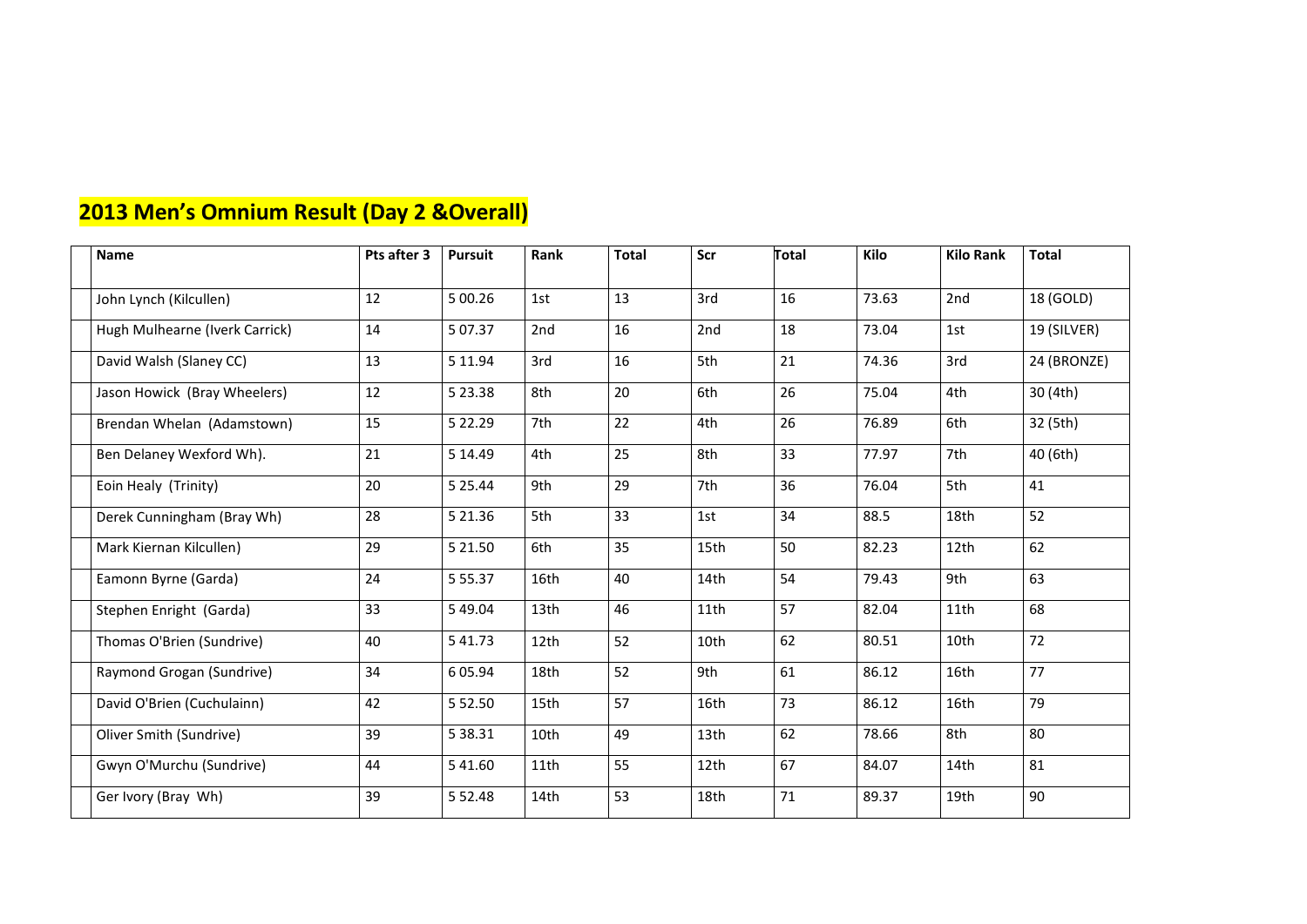| $\overline{\phantom{a}}$<br>Hugh Byrne (Sundrive) | - - -        | 06 03.82                   | 17th | $\overline{\phantom{a}}$<br>. . | 17th | 89 | 83.63 | 13th | 102             |
|---------------------------------------------------|--------------|----------------------------|------|---------------------------------|------|----|-------|------|-----------------|
| Brian Coonan (Naas)                               | $\sim$<br>υU | $\sim$ 24 $\sim$ 7<br>31.b | 19th | フロ                              | 19th | 94 | 84.84 | 15th | 10 <sub>S</sub> |

Entries Men (19)

### **2013 Women's Omnium Result (Day 1)**

| No | Name                            | Flying 250 | Rank | <b>Points Race</b> | Total | Elim Race | Total | Place |
|----|---------------------------------|------------|------|--------------------|-------|-----------|-------|-------|
|    |                                 |            |      |                    |       |           |       |       |
|    | Caroline Ryan (Garda)           | 16.5       | 1st  | 1st                | 2nd   | 1st       | 3     | 1st   |
|    | Susie Mitchell (Sundrive)       | 17.19      | 2nd  | 4th                | 6th   | 2nd       | 8     | 2nd   |
|    | Orla Hendron (Orwell Wheelers)  | 18.38      | 5th  | 3rd                | 8th   | 3rd       | 11    | 3rd   |
|    | Kate Rudd (Black Rose)          | 17.56      | 3rd  | 5th                | 8th   | 4th       | 12    | 4th   |
|    | Roisin Kennedy (Adamstown)      | 18.44      | 6th  | 2nd                | 8th   | 6th       | 14    | 5th   |
|    | Sarah Gunn (Sundrive)           | 17.58      | 4th  | 7th                | 11th  | 5th       | 16    | 6th   |
|    | Geraldine Gill (Bohermeen CC)   | 19.62      | 8th  | 6th                | 14th  | 8th       | 22    | 7th   |
|    | Finola Lawlor (Adamstown)       | 19.56      | 7th  | 9th                | 16    | 7th       | 23    | 8th   |
|    | Michelle Carter (Bray Wheelers) | 20.52      | 9th  | 8th                | 17    | 9th       | 26    | 9th   |

Entries Women (12) 3 DNS

### **2013 Women's Omnium Result (Day 2 &Overall)**

| <b>No</b> | Name                     | Points<br>After 3 | Pursuit | Rank | <b>Total</b> | Scr | Total | 500m  | Rank | Total            |
|-----------|--------------------------|-------------------|---------|------|--------------|-----|-------|-------|------|------------------|
|           | Caroline Ryan (Garda)    |                   | 3.51.31 | 1st  | 4            | 1st |       | 39.38 | 1st  | 6 GOLD           |
|           | Susie Mitchell (Sundrive |                   | 4.13.06 | 2nd  | 10           | 4th | 14    | 39.99 | 2nd  | <b>16 SILVER</b> |
|           | Orla Hendron (Orwell Wh) | + +               | 4.22.17 | 4th  | 15           | 3rd | 18    | 42.51 | 5th  | 23 Bronze        |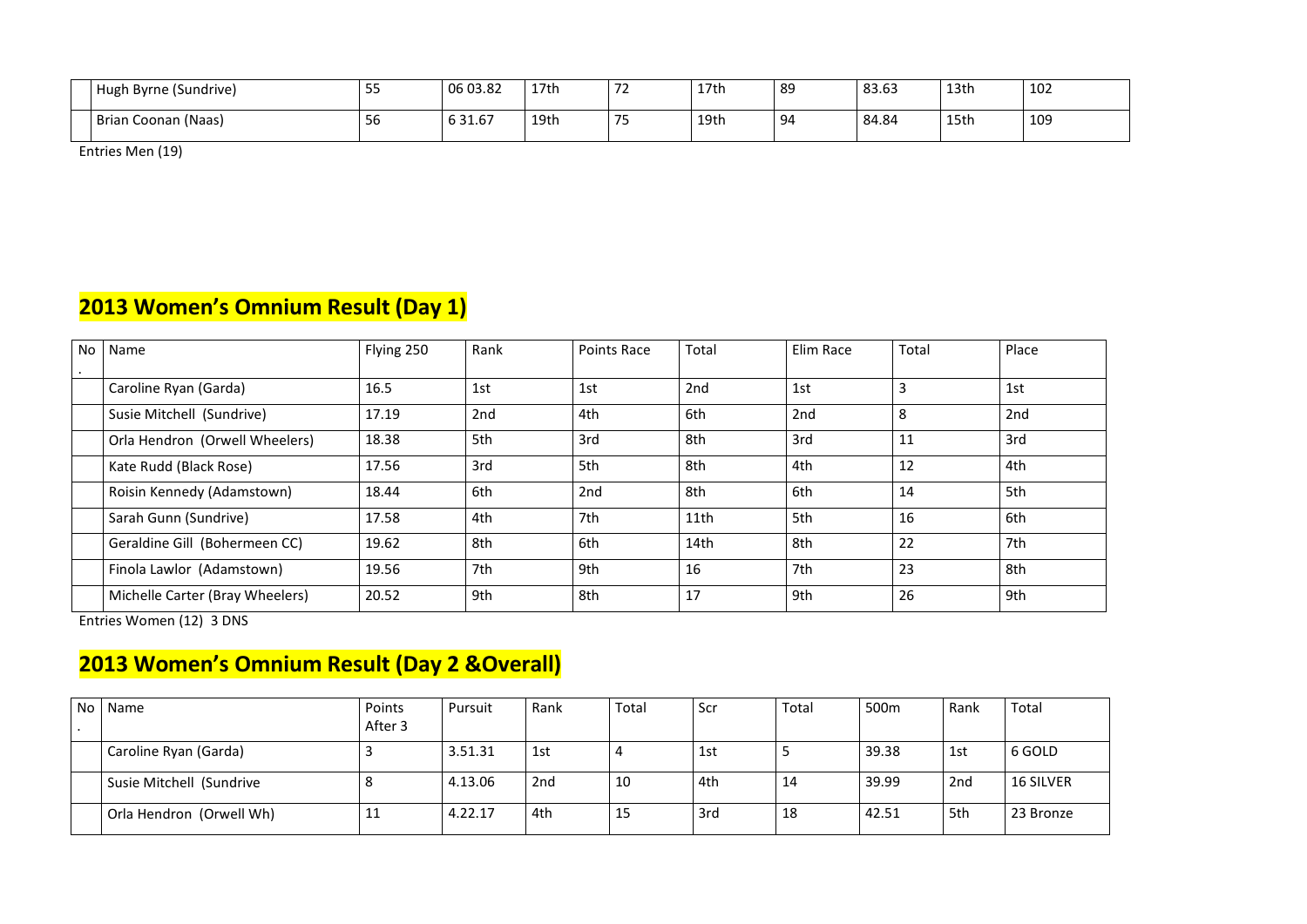| Kate Rudd (Black Rose)     | 12 | 4.32.62 | 6th | 18 | 2nd | 20 | 41.02 | 3rd | 23(4th)  |
|----------------------------|----|---------|-----|----|-----|----|-------|-----|----------|
| Roisin Kennedy (Adamstown) | 14 | 4.20.89 | 3rd | 17 | 5th | 22 | 44.57 | 7th | 29 (5th) |
| Sarah Gunn (Sundrive)      | 16 | 4.35.69 | 7th | 23 | 6th | 29 | 42.21 | 4th | 33 (6th) |
| Geraldine Gill (Bohermeen) | 22 | 4.27.62 | 5th | 27 | 7th | 34 | 43.91 | 6th | 40       |
| Finola Lawlor (Adamstown)  | 23 | 4.50.13 | 9th | 32 | 9th | 41 | 45.66 | 8th | 49       |
| Michelle Carter (Bray Wh)  | 26 | 4.46.87 | 8th | 34 | 8th | 42 | 47.51 | 9th | 51       |

Entries Women (12) 3 DNS

### **2012 Men's Omnium Result (Day 1)**

| Race<br>No              | Name (and order of 250m)                 | <b>Flying</b><br>250 | <b>Rank in</b><br>Flying 250 | <b>Points Race</b><br><b>Placing</b> | <b>Total points</b><br>after 2 events | Elimination<br>Race | <b>Total points</b><br>after 3 events | <b>Rank after 3</b><br>events |  |
|-------------------------|------------------------------------------|----------------------|------------------------------|--------------------------------------|---------------------------------------|---------------------|---------------------------------------|-------------------------------|--|
| 12                      | <b>Hugh Mulhearne (Carrick)</b>          | 15.94                | 5                            | 1                                    | 6                                     | Τ.                  |                                       | $\mathbf{1}$                  |  |
| 18                      | John Lynch (Kilcullen)                   | 15.68                | 4                            | $\overline{2}$                       | 6                                     | $\overline{2}$      | 8                                     | $\overline{2}$                |  |
| 14                      | <b>Brendan Whelan (Cycling Pursuits)</b> | 15.51                | 3                            | 9                                    | 12                                    | 3                   | 15                                    | $\overline{3}$                |  |
| 17                      | <b>Sean Curtis (Sundrive)</b>            | 16.28                | $\overline{7}$               | 4                                    | 11                                    | $\overline{4}$      | 15                                    | 4                             |  |
| 11                      | <b>Philip Bremner (Lakeland)</b>         | 15.44                | $\overline{2}$               | 5                                    | $\overline{7}$                        | 10                  | 17                                    | 5                             |  |
| $5\phantom{1}$          | <b>Stuart Cox (Black Rose)</b>           | 16.93                | 12                           | 3                                    | 15                                    | 5                   | 20                                    | 6                             |  |
| 16                      | <b>Jason Howick (Bray)</b>               | 15.28                |                              | 11                                   | 12                                    | 14                  | 26                                    | $\overline{7}$                |  |
| 15                      | Dave Peelo (Kilcullen)                   | 16.66                | 9                            | $\overline{7}$                       | 16                                    | 11                  | 27                                    | 8                             |  |
| 10                      | Stephen Franzoni (Kilcullen)             | 16.01                | 6                            | 6                                    | 12                                    | 16                  | 28                                    | 9                             |  |
| $\overline{\mathbf{z}}$ | <b>Aidan Reade (Black Rose)</b>          | 17.42                | 14                           | 10                                   | 24                                    | $\overline{7}$      | 31                                    | 10                            |  |
| 9                       | <b>Gary McNulty (Orwell)</b>             | 16.3                 | 8                            | 13                                   | 21                                    | 12                  | 33                                    | 11                            |  |
| $\overline{4}$          | <b>John Dempsey (Carrick)</b>            | 17.68                | 15                           | 12                                   | 27                                    | 6                   | 33                                    | 12                            |  |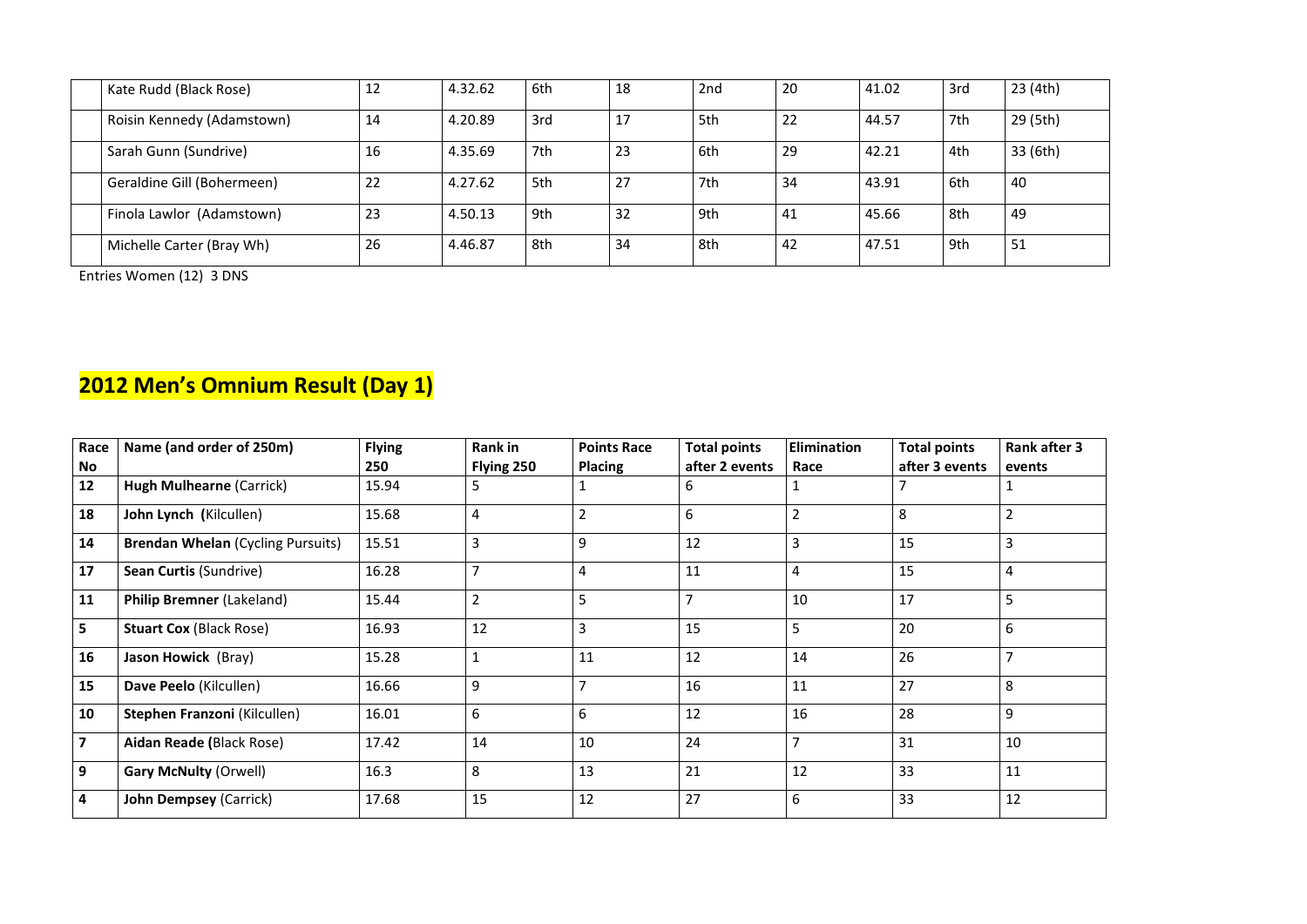| 8                       | Enda Ryan (Kllcullen)                   | 16.7  | 10 | 16      | 26 | 8  | 34  | 13      |
|-------------------------|-----------------------------------------|-------|----|---------|----|----|-----|---------|
| 6                       | <b>Stephen Enright (Garda)</b>          | 16.86 | 11 | 15      | 26 |    | 35  | 14      |
| $\vert$ 2               | <b>Ross Collins (UCD)</b>               | 18.25 | 17 |         | 25 | 13 | 38  | 15      |
| 13                      | <b>Fergus Whelan (Cycling Pursuits)</b> | 18.63 | 18 | 14      | 32 | 15 | 47  | 16      |
| $\overline{\mathbf{3}}$ | Hugh Byrne (Sundrive)                   | 17.4  | 13 | $\perp$ | 30 | 17 | -47 | $\perp$ |
|                         | <b>Brian Coonan (Naas)</b>              | 18.22 | 16 | 18      | 34 | 18 | 52  | 18      |

**Entries Men (22 4 DNS)**

## **2012 Men's Omnium Result (Day 2 & Overall)**

| scr                                      |       |                |                |              |                |       |             |                |              |              |
|------------------------------------------|-------|----------------|----------------|--------------|----------------|-------|-------------|----------------|--------------|--------------|
| Name (and order of 250m)                 | Day 1 | <b>Pursuit</b> | Rank           | <b>Total</b> | <b>Scratch</b> | Total | Kilo        | Kilo Rank      | <b>Total</b> | <b>Final</b> |
|                                          | C/F   |                |                |              |                |       |             |                |              |              |
| <b>Hugh Mulhearne (Carrick)</b>          |       | 5 0 5 . 7 3    | $\overline{2}$ | 9            | 4              | 13    | 1 1 2 . 7 9 |                | 14           | 1st          |
| John Lynch (Kilcullen)                   | 8     | 5 02.34        | $\mathbf{1}$   | 9            | 5              | 14    | 1 13.78     | $\overline{2}$ | 16           | 2nd          |
| <b>Philip Bremner (Lakeland)</b>         | 17    | 5 19.24        | 5              | 22           |                | 23    | 1 14.96     | 4              | 27           | 3rd          |
| <b>Brendan Whelan (Cycling Pursuits)</b> | 15    | 5 20.85        | 6              | 21           | $6\phantom{1}$ | 27    | 1 15.78     | 5              | 32           |              |
| <b>Sean Curtis (Sundrive)</b>            | 15    | 5 11.00        | $\overline{3}$ | 18           | 9              | 27    | 1 1 6.88    | $\overline{7}$ | 34           |              |
| <b>Stuart Cox (Black Rose)</b>           | 20    | 5 13.13        | $\overline{4}$ | 24           | 10             | 34    | 1 17.31     | 9              | 43           |              |
| Dave Peelo (Kilcullen)                   | 27    | 5 3 2.2 8      | 10             | 37           | $\overline{2}$ | 39    | 1 1 6 . 2 8 | 8              | 47           |              |
| <b>Jason Howick (Bray)</b>               | 26    | 5 2 6 . 5 8    | $\overline{7}$ | 33           | 15             | 48    | 1 14.82     | 3              | 51           |              |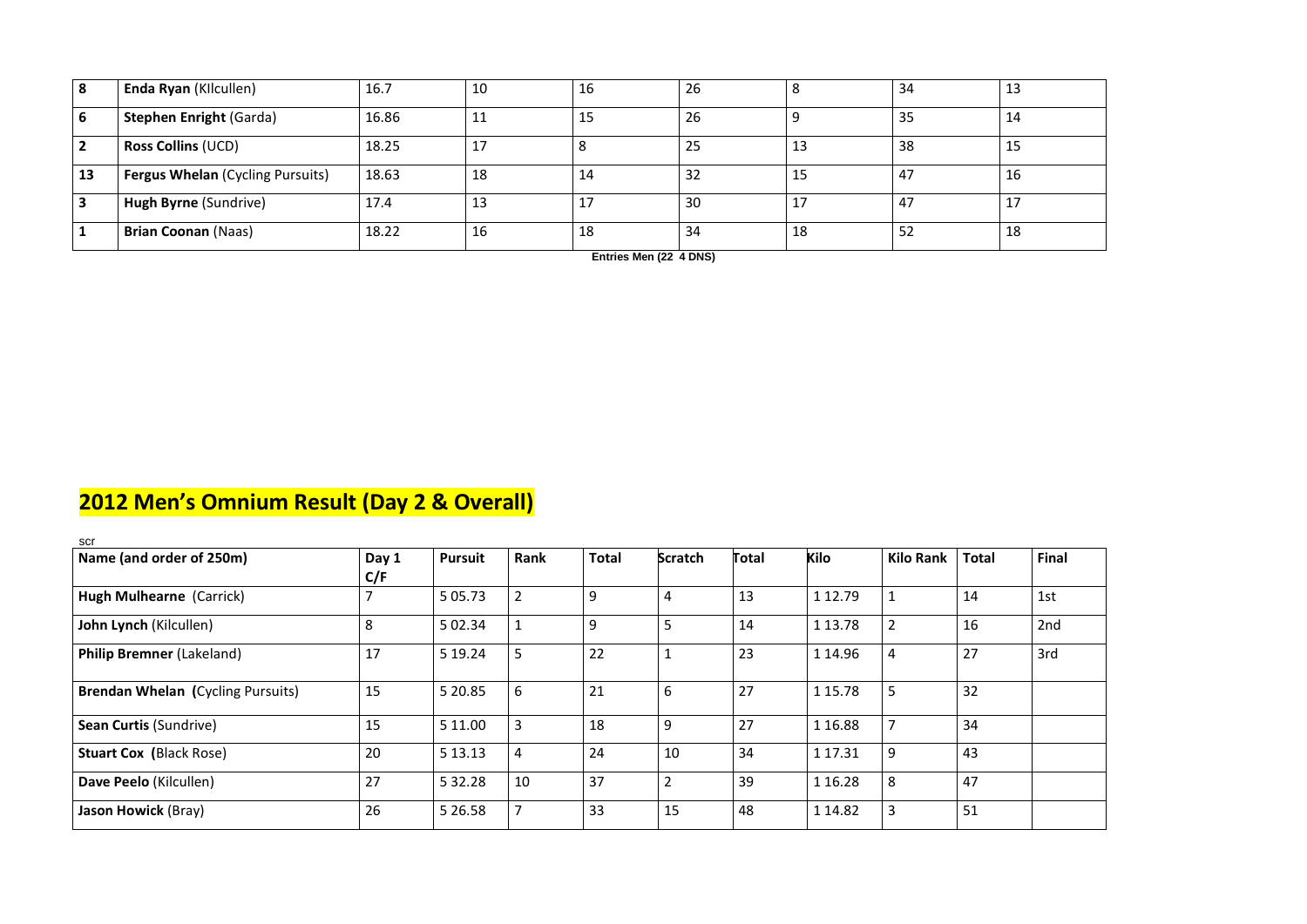| Stephen Franzoni (Kilcullen)            | 28 | 5 28.68     | 8                         | 36                        | 13                        | 49                        | 1 1 5.9                   | 6                         | 55                        |
|-----------------------------------------|----|-------------|---------------------------|---------------------------|---------------------------|---------------------------|---------------------------|---------------------------|---------------------------|
| <b>Gary McNulty (Orwell)</b>            | 33 | 5 3 3 . 8 4 | 11                        | 44                        |                           | 51                        | 1 18.88                   | 11                        | 62                        |
| Aidan Reade (Black Rose)                | 31 | 5.39.56     | 13                        | 44                        | 8                         | 52                        | 1 2 1 . 4 5               | 12                        | 64                        |
| <b>Ross Collins (UCD)</b>               | 38 | 5.38.29     | 12                        | 50                        | 3                         | 53                        | 1 2 5 . 4 1               | 14                        | 67                        |
| <b>Enda Ryan (Kilcullen)</b>            | 34 | 5 3 1.8 1   | 9                         | 43                        | 14                        | 57                        | 1 18.73                   | 10                        | 67                        |
| <b>Stephen Enright (Garda)</b>          | 35 | 547.84      | 14                        | 49                        | 12                        | 61                        | 1 2 2 . 3 4               | 13                        | 74                        |
| <b>Fergus Whelan (Cycling Pursuits)</b> | 47 | 6 10.35     | 15                        | 62                        | 11                        | 73                        | 1 2 6 4 6                 | 15                        | 88                        |
| Hugh Byrne (Sundrive)                   | 47 | 6 27.07     | 17                        | 64                        | 17                        | 81                        | 1 2 6 . 9 5               | 16                        | 97                        |
| <b>Brian Coonan(Naas)</b>               | 52 | 6 19.04     | 16                        | 68                        | 16                        | 84                        | 1 2 9 . 0 9               | 17                        | 101                       |
| <b>John Dempsey (Carrick)</b>           | 33 | <b>DNS</b>  | $\boldsymbol{\mathsf{X}}$ | $\boldsymbol{\mathsf{x}}$ | $\boldsymbol{\mathsf{X}}$ | $\boldsymbol{\mathsf{X}}$ | $\boldsymbol{\mathsf{x}}$ | $\boldsymbol{\mathsf{X}}$ | $\boldsymbol{\mathsf{x}}$ |

Entries Men (22 4 DNS)

### **2012 Women's Omnium Result (Day 1)**

| <b>Name</b>                   | Flying 250  | Rank | <b>Points</b>  | <b>Total</b> | <b>Elimin</b> | <b>Total</b> | Place |
|-------------------------------|-------------|------|----------------|--------------|---------------|--------------|-------|
|                               | <b>Time</b> |      | Race           |              |               |              |       |
| Roisin Kennedy (ESB)          | 18.65       | 3    |                | 4            |               |              |       |
| Sarah Piner (Black Rose)      | 17.69       |      |                | 3            | ∍             | 8            |       |
| Amy Brice (Phoenix)           | 18.94       | כ    | 3              | 8            | 4             | 12           |       |
| Ailbhe Ivory (UCD)            | 18.08       |      | $\overline{4}$ | 6            | 8             | 14           | 4     |
| Susie Mitchell (Sundrive)     | 19          | 6    | 6              | 12           |               | 14           |       |
| Rachael Withers (West Tyrone) | 19.22       |      | 5              | 12           | 3             | 15           | D     |
| Caroline Martinez (Sundrive)  | 20.02       | 8    |                | 15           |               | 22           |       |
| Margaret Donnelly (Orwell)    | 21.67       | 12   | 8              | 20           | 6             | 26           | 8     |
| Milasand Michaud (Black Rose) | 20.65       | 9    | 12             | 21           | 9             | 30           | 9     |

|                         | <b>Place</b> |
|-------------------------|--------------|
| $\mathbf 1$             |              |
| $\overline{2}$          |              |
| $\overline{3}$          |              |
| $\overline{\mathbf{r}}$ |              |
| $\overline{5}$          |              |
| $\overline{6}$          |              |
| $\overline{7}$          |              |
| 8                       |              |
| $\overline{9}$          |              |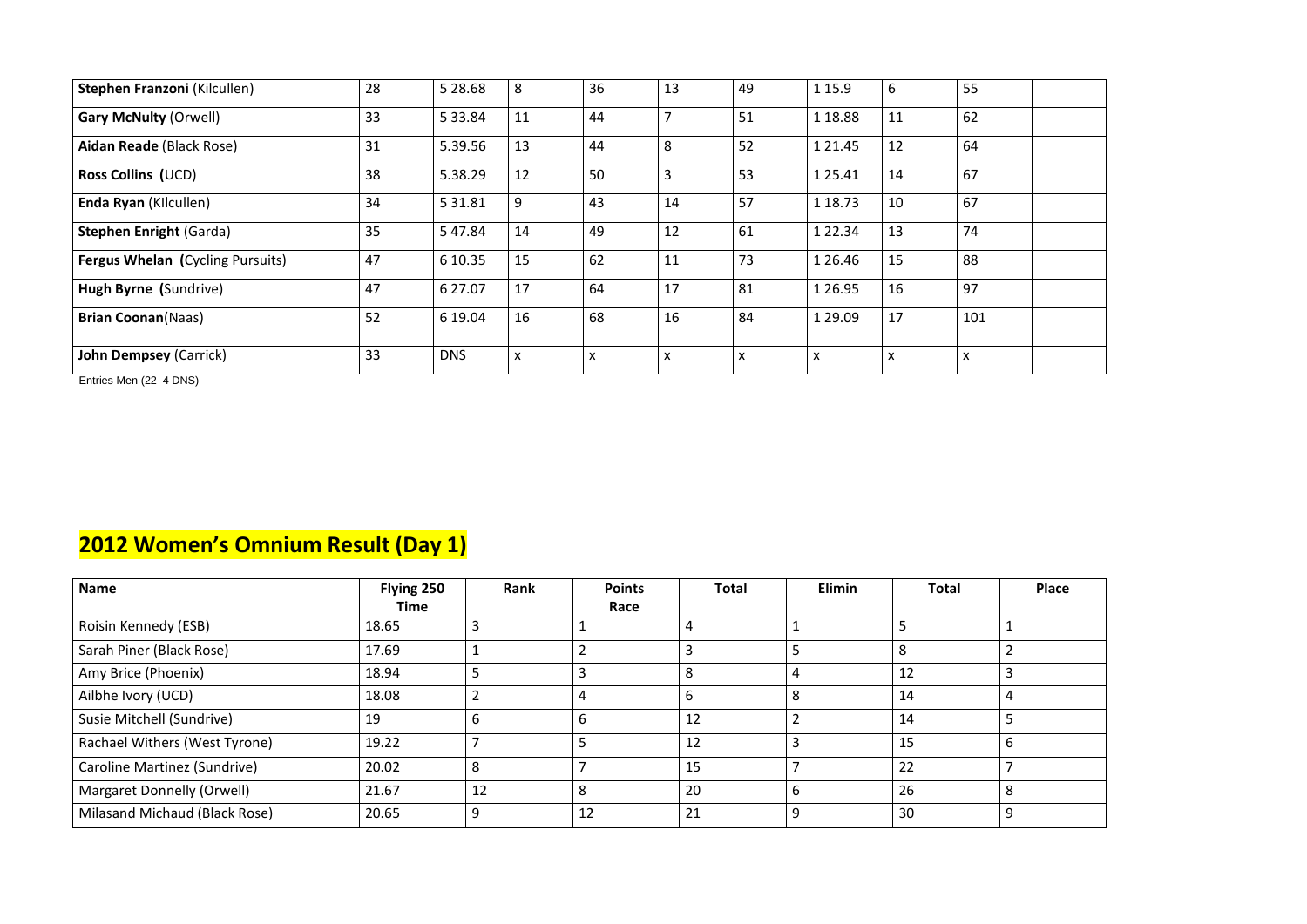| Margeurite Clarke (Bray) | 20.75 | τn |    | --                  | ᆂᆂ           | 30 | 10  |
|--------------------------|-------|----|----|---------------------|--------------|----|-----|
| Una May (Unatt)          | 20.81 | -- | ᆠᆂ | $\sim$<br><u>__</u> | 10           | ےر | --- |
| Aideen Collard (Orwell)  | 18.69 |    | 10 | <u>. на т</u>       | $\mathbf{v}$ |    |     |

### **2012 Women's Omnium Result (Day 2 & Overall)**

| <b>Name</b>                       | <b>Total after</b> | <b>Pusuit</b> | Rank           | Total after | <b>Scratch</b> | <b>Total after</b> | 500M  | Rank           | <b>Total after</b> | <b>Final</b> |
|-----------------------------------|--------------------|---------------|----------------|-------------|----------------|--------------------|-------|----------------|--------------------|--------------|
|                                   | Day 1              | 3k            |                | 4 events    |                | 5 events           |       |                | 6 events           |              |
| Sarah Piner (Black Rose)          | 8                  | 4 18.31       | $\mathbf{1}$   | 9           | 2              | 11                 | 42.06 | $\overline{2}$ | 13                 | 1st          |
| Roisin Kennedy (ESB)              | 5                  | 4 2 2.20      | $\overline{2}$ | ⇁           | 3              | 10                 | 44.8  | 5              | 15                 | 2nd          |
| Susie Mitchell (Sundrive)         | 14                 | 4 3 0.27      | 3              | 17          | 1              | 18                 | 43.84 | $\overline{4}$ | 22                 | 3rd          |
| Amy Brice (Phoenix)               | 12                 | 4 3 8 9 1     | $\overline{4}$ | 16          | 4              | 20                 | 43.69 | 3              | 23                 |              |
| Ailbhe Ivory (UCD)                | 14                 | 4 5 7 . 1 6   | 6              | 20          | 5              | 25                 | 41.77 |                | 26                 |              |
| Rachael Withers (West Tyrone)     | 15                 | 4 3 9 . 8 4   | $5\phantom{.}$ | 20          | 6              | 26                 | 46.62 | 6              | 32                 |              |
| Caroline Martinez (Sundrive)      | 22                 | 4 57.23       | $\overline{7}$ | 29          | 8              | 37                 | 47.52 | 7              | 44                 |              |
| Margeurite Clarke (Bray)          | 30                 | 5 00.35       | 8              | 38          |                | 45                 | 50.91 | 10             | 55                 |              |
| Una May (Unatt)                   | 32                 | 5 02.18       | 9              | 41          | 9              | 50                 | 48.24 | 8              | 58                 |              |
| Milasand Michaud (Backl Rose)     | 30                 | 5 2 3 . 2 6   | 10             | 40          | 10             | 50                 | 49.56 | 9              | 59                 |              |
| <b>Margaret Donnelly (Orwell)</b> | 26                 | <b>DNS</b>    |                |             |                |                    |       |                |                    |              |
| Aideen Collard (Orwell)           | X                  |               |                |             |                |                    |       |                |                    |              |

#### **2011 Men's Omnium Result**

|                    | <b>Flying</b> | <b>250TT</b> | <b>Points</b>   |      | Points   Points | <b>Position</b> | Elim | <b>Points</b>   |         | <b>Position 4k Pursuit</b> | Pursuit      |                 | Points   Position | Scratch | <b>Points</b> | <b>Position</b> | Kilo TT        | Kilo         | <b>Final</b>  | <b>Final</b> | <b>Combined</b> |
|--------------------|---------------|--------------|-----------------|------|-----------------|-----------------|------|-----------------|---------|----------------------------|--------------|-----------------|-------------------|---------|---------------|-----------------|----------------|--------------|---------------|--------------|-----------------|
|                    | 250 Time      | <b>Place</b> | after           | Race | After           | after           | Race | After           | after   |                            | <b>Place</b> | After           | after             | Race    | after         | after           | <b>Time</b>    | <b>Place</b> | <b>Total</b>  | Place        | <b>TT Time</b>  |
|                    |               |              | Ev <sub>1</sub> |      | Ev <sub>2</sub> | Event 2         |      | Ev <sub>3</sub> | Event 3 |                            |              | EV <sub>4</sub> | Event 4           |         | Ev 5          | Event 5         |                |              | <b>Points</b> |              |                 |
| John Lynch         | 15.450        |              |                 |      |                 |                 |      |                 |         | 5m                         |              |                 |                   |         |               |                 | 1 <sub>m</sub> |              |               |              |                 |
| (Kilcullen)        |               |              |                 |      |                 |                 |      |                 |         | 16.470s                    |              |                 |                   |         |               |                 | 16.310s        |              |               |              |                 |
| Derek Cunningham   | 16.700s       | a            |                 |      | ᆂᆂ              |                 |      | 14              |         | 5m                         |              | $\sim$ 1 $\sim$ |                   |         | 20            |                 | 1 <sub>m</sub> |              | 24            |              |                 |
| (Bray)             |               |              |                 |      |                 |                 |      |                 |         | 33.780s                    |              |                 |                   |         |               |                 | 20.060s        |              |               |              |                 |
| <b>Sean Curtis</b> | 15.940s       |              |                 |      | ᆂᆂ              |                 |      | 17              |         | 5 <sub>m</sub>             |              | 19              |                   |         | 23            |                 | 1 <sub>m</sub> |              | 26            |              |                 |
| (Sundrive)         |               |              |                 |      |                 |                 |      |                 |         | 25.012s                    |              |                 |                   |         |               |                 | 18.810s        |              |               |              |                 |
| <b>Javan Nulty</b> | 16.040s       |              |                 |      |                 |                 |      | 12              |         | 5m                         |              | 19              |                   |         | 24            |                 | 1 <sub>m</sub> |              | 29            |              |                 |
| (Dectec)           |               |              |                 |      |                 |                 |      |                 |         | 51.250                     |              |                 |                   |         |               |                 | 20.940s        |              |               |              |                 |